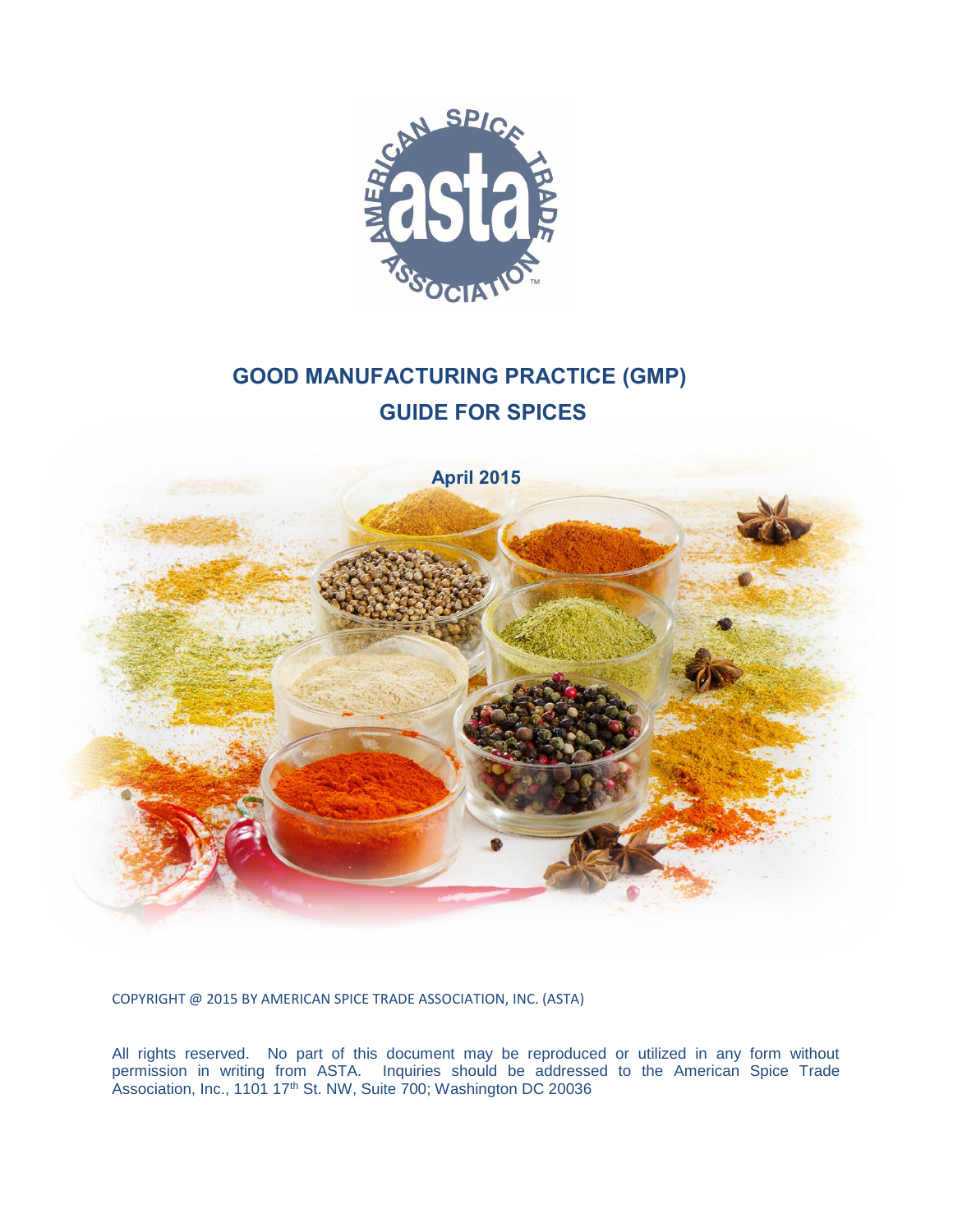## **Table of Contents**

| Topic |                                                             | Page           |
|-------|-------------------------------------------------------------|----------------|
| I.    | Introduction                                                | $\overline{2}$ |
| ΙΙ.   | <b>Facility Standards</b>                                   | 3              |
|       | A. Facility requirements                                    | 3              |
|       | <b>B.</b> Ventilation                                       | $\overline{4}$ |
|       | C. Refrigerators and freezers                               | 4              |
|       | D. Employee areas: Break rooms, locker rooms, and restrooms | 4              |
|       | E. Hand washing facilities                                  | 5              |
|       | F. Equipment design and maintenance                         | 5              |
|       | G. Chemical control within the plant                        | $\overline{7}$ |
|       | H. Zone control in a kill step facility                     | 8              |
| L.    | Foreign body control                                        | 9              |
| J.    | Sanitation                                                  | 12             |
|       | K. Environmental monitoring                                 | 14             |
|       | L. Waste and by-product management                          | 17             |
|       | M. Pest control                                             | 18             |
|       | N. Receiving                                                | 21             |
|       | O. Storage and pallet controls                              | 21             |
|       | P. Dispatch and transport                                   | 23             |
| III.  | <b>Product Control</b>                                      | 25             |
|       | A. Packaging, purchase, storage and use                     | 25             |
|       | B. Stock status control                                     | 25             |
|       | C. Labeling                                                 | 25             |
|       | D. Allergen management                                      | 26             |
| IV.   | Personnel Hygiene and Pathogen Control                      | 28             |
|       | A. Uniforms and protective clothing                         | 28             |
|       | B. Gloves and hand coverings                                | 28             |
|       | C. Footwear                                                 | 29             |
|       | D. Hair and jewelry                                         | 29             |
| Е.    | Hand cleanliness                                            | 29             |
| F.    | Illness and injury                                          | 30             |
|       | G. Visitor controls                                         | 30             |
| V.    | Food Safety and Quality Management System                   | 31             |
| А.    | Internal GMP auditing                                       | 31             |
|       | B. Control of non-conforming product                        | 32             |
| VI.   | <b>Useful Links</b>                                         | 33             |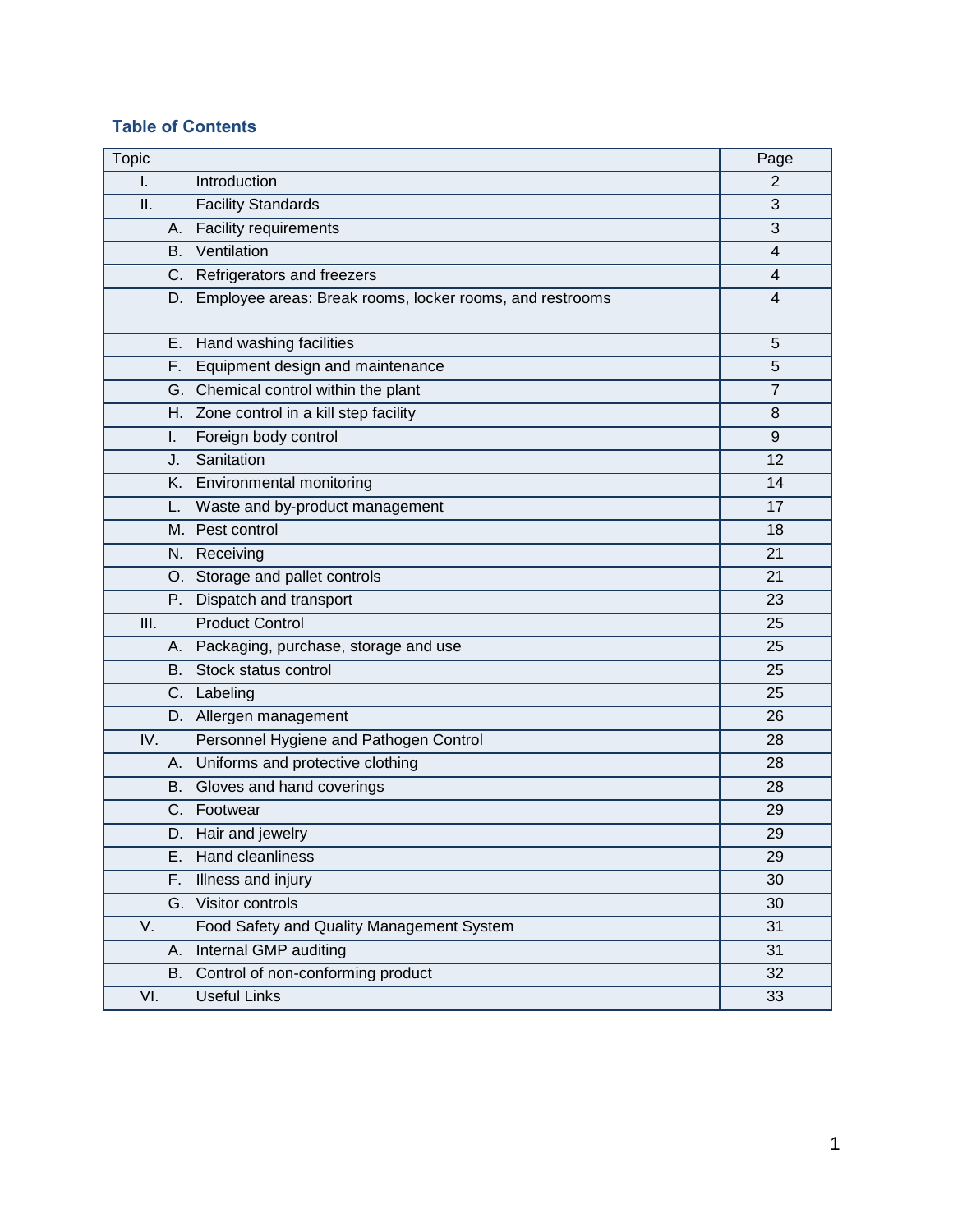# **I. Introduction**

Spices are dried plant products used to enhance the flavor of foods. Their safety and wholesomeness are of utmost concern to the spice industry, their customers, consumers, and regulators. As with any agricultural product, safety, quality, and consistency of a spice product may be compromised by one or all of the many processes it undergoes between the farm and table. The American Spice Trade Association (ASTA) has sponsored many programs to assist its members in assuring that spices sold to food processors and consumers are safe and wholesome. This guide focuses specifically on the spice manufacturing environment, and combines recommendations and best practices from ASTA member companies.

The good manufacturing practices (GMPs) recommended are given below. Although each section focuses on a particular area or process within the manufacturing environment, the specifics should not obscure the core principles on which GMPs are based. These core principles are:

- Suitable facility design and maintenance
- Thoughtful equipment design and maintenance
- Documentation that includes procedures, forms and manuals
- Process validation
- Corrective actions
- Control of non-conforming products
- Traceability
- Management of incidents and product recall
- Job training and competence
- Hygiene and sanitation
- Waste removal
- Pest control
- Chemical and physical product contamination control
- Dispatch and transport
- Allergen management
- Product packaging and labeling
- Personal hygiene
- Internal audits for hygiene, food safety and quality

This document is intended to serve as a resource for spice companies in providing safe, quality products to their customers. Members of the spice trade are encouraged to use this document together with other sources of information to develop and implement programs that assure the spices they sell meet the highest internal, regulatory, and consumer standards.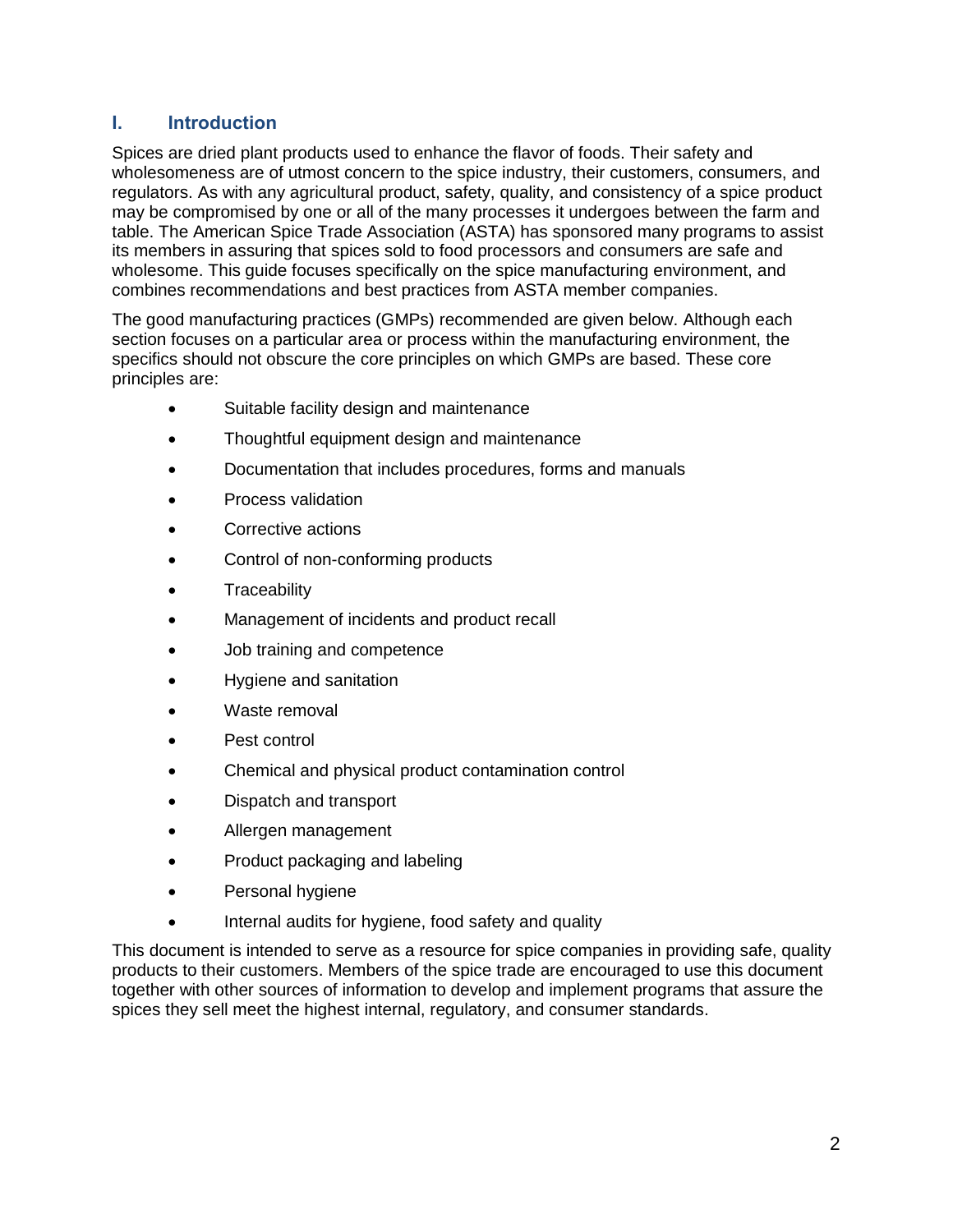# **II. Facility Standards**

Sanitary design, construction, and maintenance of food processing facilities are essential for producing safe and wholesome food. ASTA recommends that all of its members, their suppliers, and employees adhere to the following GMPs relevant to the physical plant.

- A. Facility requirements
	- 1. Plant buildings and structures are of suitable size, construction, and design to facilitate maintenance and sanitary operations for food manufacturing purposes.
	- 2. Plant construction and layout must be such that exposed product is adequately separated and protected from any operations that could cause contamination.
	- 3. Facilities must be designed so product, product ingredients, and primary packaging materials do not come into contact with non-product zones, e.g., floors, walls.
	- 4. Personnel and forklift doors must be effectively protected with air curtains or by other effective means.
	- 5. Ceilings and walls must be constructed of smooth, non-porous, and easily cleanable material.
	- 6. Ceiling surfaces as well as other overhead equipment, e.g. ventilation units, light fixtures, conveyors, pipes, and catwalks must be clean, in good repair, free of flaking paint, rust, holes, unsealed openings, or other conditions that could result in product contamination.
	- 7. Overhead structures, e.g., ventilation units, light fixtures, electrical piping, and conveyors must be clean and free of product build-up, dust, mold, rust, peeling paint, and condensation.
	- 8. There must be no evidence of water leaks on the ceilings.
	- 9. Seal all openings in ceilings and walls where pipes or equipment pass.
	- 10. Keep walls free of dust, dirt, and flaking paint, as well as cracks, holes and crevices that would inhibit cleaning or provide harborage for soil or pests.
	- 11. Close windows when outside conditions exist that may expose the plant to airborne contamination; any window that can open should be insect screened. All skylights, transoms, windows, or similar openings must be free of damage, tight fitting and properly screened.
	- 12. Construct floors that are smooth, easy to clean, and sloped toward drains.
	- 13. Maintain floors in a clean and dry condition, with no standing water.
	- 14. Construct drains to prevent gas back-flow and equip them with traps and drain covers.
	- 15. Wherever possible any horizontal surface should be sloped for easy cleaning.
	- 16. Ensure adequate provisions are in place to prevent against pests, dirt, trash, and filth that may be a source of food contamination.
	- 17. The roof of the facility should be clear of clutter, standing water, bird, and pest harborages.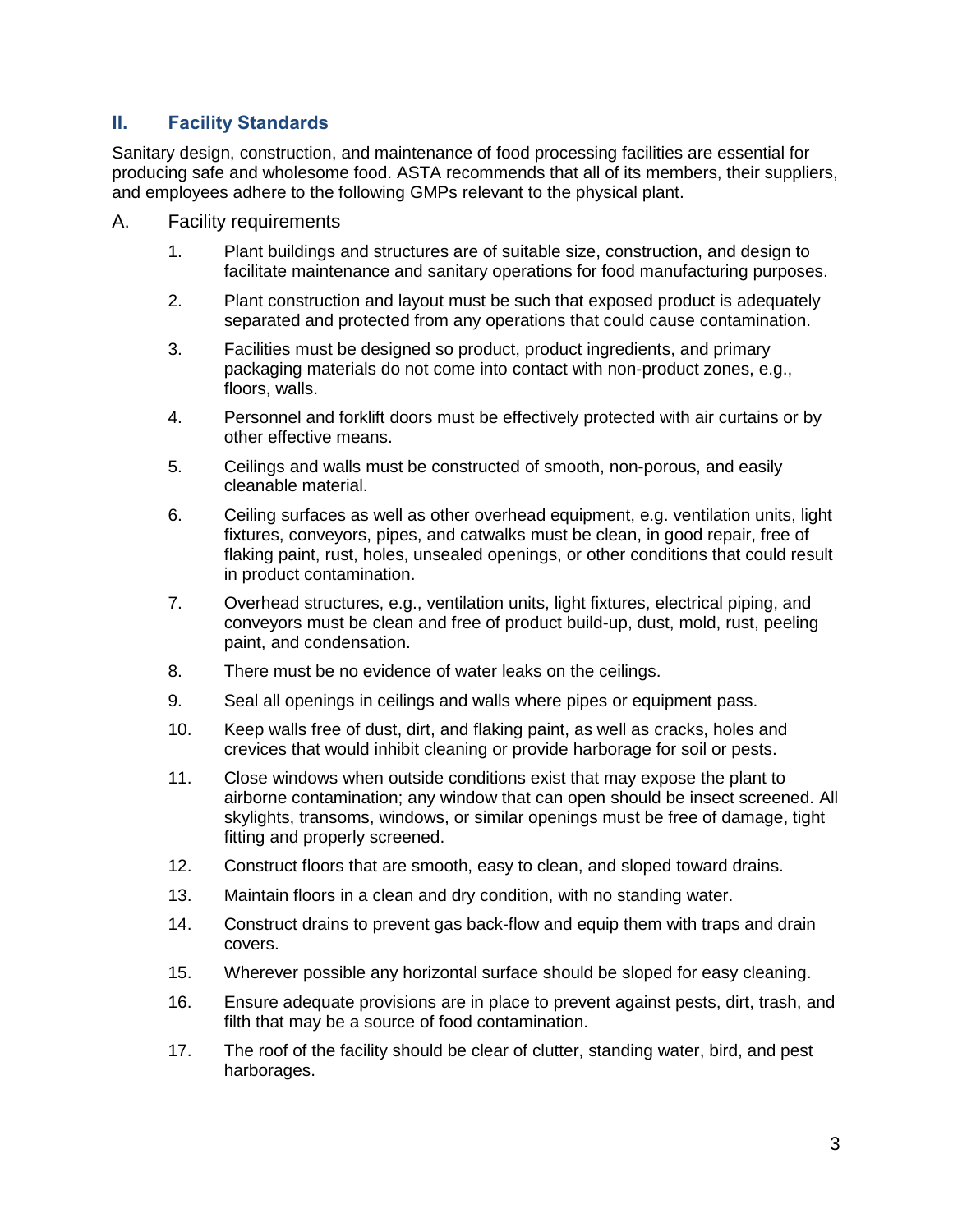- 18. The plant roof must be easily accessible to plant security and inspectors, but not for non-authorized personnel.
- 19. Outside opening doors shall be self-closing, tight fitting, and maintained in good repair.
- 20. No uncovered or unsealed pipes or other equipment that may present pest control issues or harborages are allowed.

#### B. Ventilation

- 1. Provide appropriate heating, ventilation, or refrigeration to maintain proper environmental and sanitary conditions for ingredients, finished product, equipment, and packaging materials.
- 2. All ventilation systems must be cleanable, properly functioning and designed to prevent product contamination from condensation, mold, bacteria, insects, dust, odors, steam, or noxious fumes.
- 3. Balance heating and ventilation to prevent condensation on walls or ceiling in product areas.
- 4. Ventilation fans in walls should be screened so that there is no insect ingress when fans are turned off.
- 5. Ventilation fans in roofs should be protected to prevent rain access and should not be located above any open processing or storage areas. If this is unavoidable, catch trays should be located below the vents.
- 6. All toilet facilities, locker rooms, labs, and chemical storage areas must be mechanically ventilated to the outside.
- 7. Maintain critical processing areas under positive air pressure to prevent dust, flying insect entry, and cross-contamination of unfiltered air.
- 8. Screen and filter all incoming air for processing areas; air filters must be routinely inspected and replaced or cleaned.
- C. Refrigerators and freezers
	- 1. Ensure refrigeration unit drip pans are adequately sized, properly drained, and contain sanitizing blocks.
	- 2. Care should be taken to avoid locating refrigeration units above products that can be affected by leaking units.
	- 3. Fit all freezers/coolers with thermometers and automatic controls for regulating temperature.
	- 4. Set up a system for documented monitoring of humidity and temperature.
- D. Employee areas: Break rooms, locker rooms, and restrooms
	- 1. Ensure employee areas are well lit, clean, orderly, and effectively ventilated.
	- 2. Provide a designated storage area for employees' lunch items.
	- 3. Lockers should facilitate the segregation of clean and used protective clothing.
	- 4. Signs should be posted informing employees of what is permitted or banned within their locker.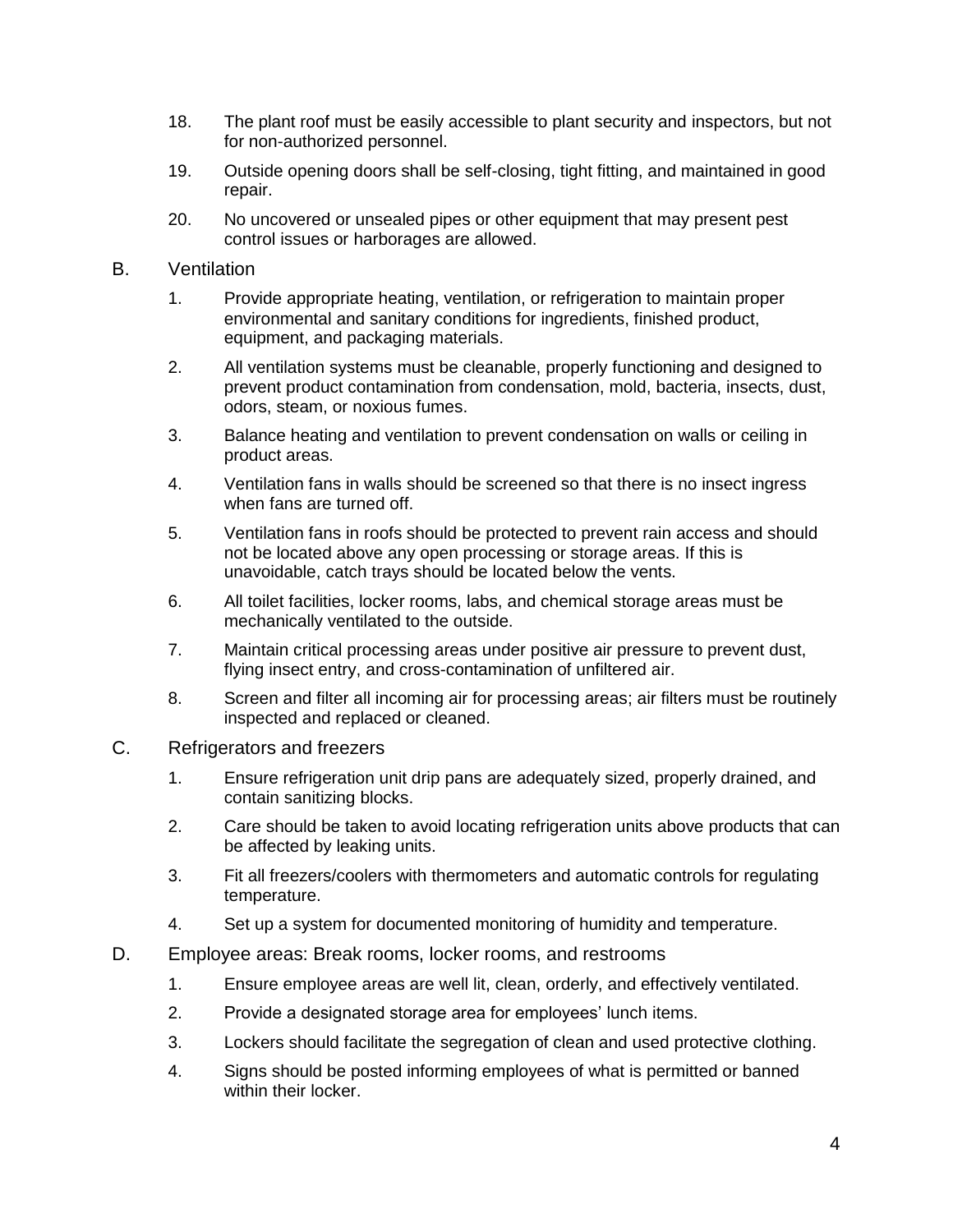- 5. Periodic locker inspections should be in force for hygiene purposes.
- 6. Food preparation areas should meet restaurant standards for sanitation and cleanliness.
- 7. Suitable refrigeration units should be provided if employees are permitted to bring in their own meals.
- 8. If used, these fridges should be on a cleaning and inspection program and should have temperature monitoring devices.
- 9. Careful consideration must be given to allergens in any food supplied or any vending operation, and suitable controls should be in place.
- 10. Post signs instructing employees to remove protective clothing before entering the toilet facilities.
- 11. Construct toilet doors to be self-closing and not open into areas where food is exposed to possible airborne contamination, except where alternate means have been taken to protect against such contamination, e.g., double doors/vestibules, positive air-flow systems.
- 12. Post signs in locker rooms, toilet facilities, and at entrances to work areas instructing employees in the proper hand washing and sanitizing procedures before starting work and when leaving toilet facilities.
- E. Hand washing facilities
	- 1. Provide adequate and convenient hand washing facilities in locker rooms, toilet facilities, and at entrances to work areas.
	- 2. In high-risk areas, make hand washing and/or sanitizing stations convenient to employee workstations.
	- 3. Hand washing facilities must include:
		- a) A sufficient number of sinks/basins to accommodate personnel without delay
		- b) Liquid, non-scented soap
		- c) Warm water
		- d) Hands-free tap (e.g., knee- or elbow-operated) where possible
		- e) Single-use paper towels or other drying device; cloth rolls are prohibited.
		- f) A foot-operated waste bin where paper towels are used
	- 4. Emphasize the need to dry hands thoroughly before going into a dry area.
	- 5. Ensure all plumbing conforms to applicable sanitary codes.
	- 6. Use hand wash areas for hand washing only (utensil washing should be elsewhere).
- F. Equipment design and maintenance

Processing, packaging, and storage equipment should be designed, installed and maintained in such a manner as to produce a quality product without introducing foreign objects or pathogens into to the product. ASTA recommends that all of its members, their suppliers, and employees adhere to the equipment guidance below.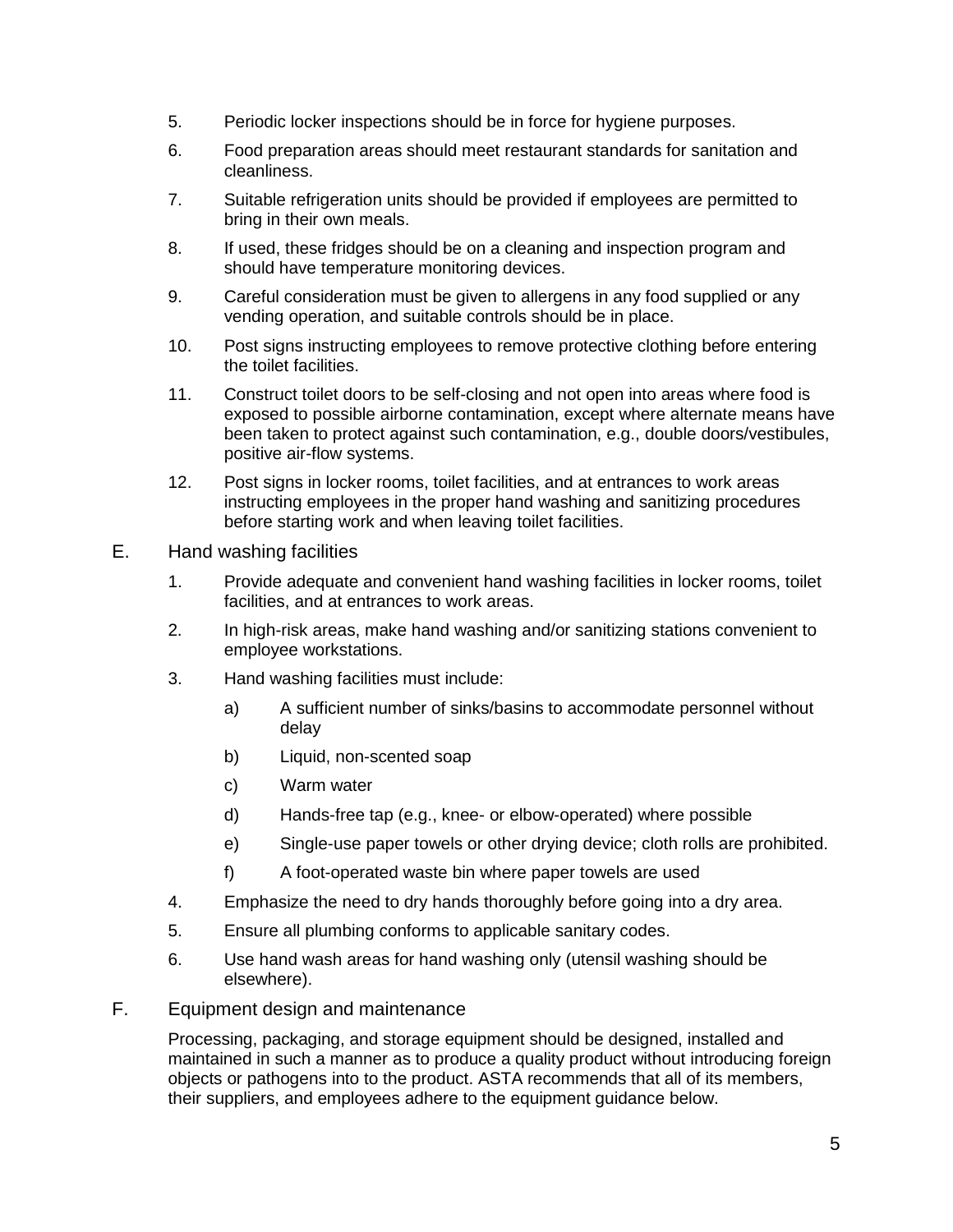- 1. General
	- a) Equipment design and construction should allow for proper cleaning, sanitization, and inspection.
	- b) Equipment should be free of flaking paint, rust, or other contaminants that could become detached; stainless steel is preferred.
	- c) Tanks or other vessels containing food products must be covered where the potential exists for contamination.
	- d) Thermometers, recording charts, and pressure gauges must be accessible and convenient to read.
	- e) Utensils, tools, and equipment should have designated and sanitary storage areas, where food-contact surfaces should be protected from contamination.
	- f) Equipment should be designed or located to preclude condensate or to divert condensate away from product and product contact surfaces.
	- g) Wherever possible, equipment should be manufactured with continuous welds to facilitate easy cleaning and prevent microbial risk.
- 2. Preventative maintenance
	- a) It is good practice to have a fully documented preventative maintenance program that takes food safety into consideration. This should include all equipment within the facility and should prescribe the frequency at which the preventative maintenance should be carried out.
	- b) There should be a risk assessment carried out on the program to ensure that this maintenance activity does not give rise to the introduction of hazards. To this effect all lubricants should be food-grade.
	- c) The program should be documented and verified by a designated person.
	- d) If the maintenance has to be carried out while production is in progress, there should be a formalized documented program to show that the risks are being managed and to ensure that any debris created by the activity is removed from the area and any equipment affected is sanitized.
	- e) All equipment should be inspected for hygiene and damage on a regular basis. A line start-up check is suggested so that any damage to equipment, which cannot be repaired before the production line is started, can be documented so that any further damage that could occur can be identified and immediate corrective or preventive action taken.
	- f) If outside contractors are required for preventive maintenance or equipment repair, there should be a formalized system for the management of food safety.
	- g) Engineering companies seldom give their staff suitable training to work within a food factory, thus either select a supplier of this service that does give this training or ensure the engineer is briefed upon arrival on site.
	- h) Visiting contractors should be asked to read and comply with a simple procedure before they start their work. This will form part of the risk assessment before work commences.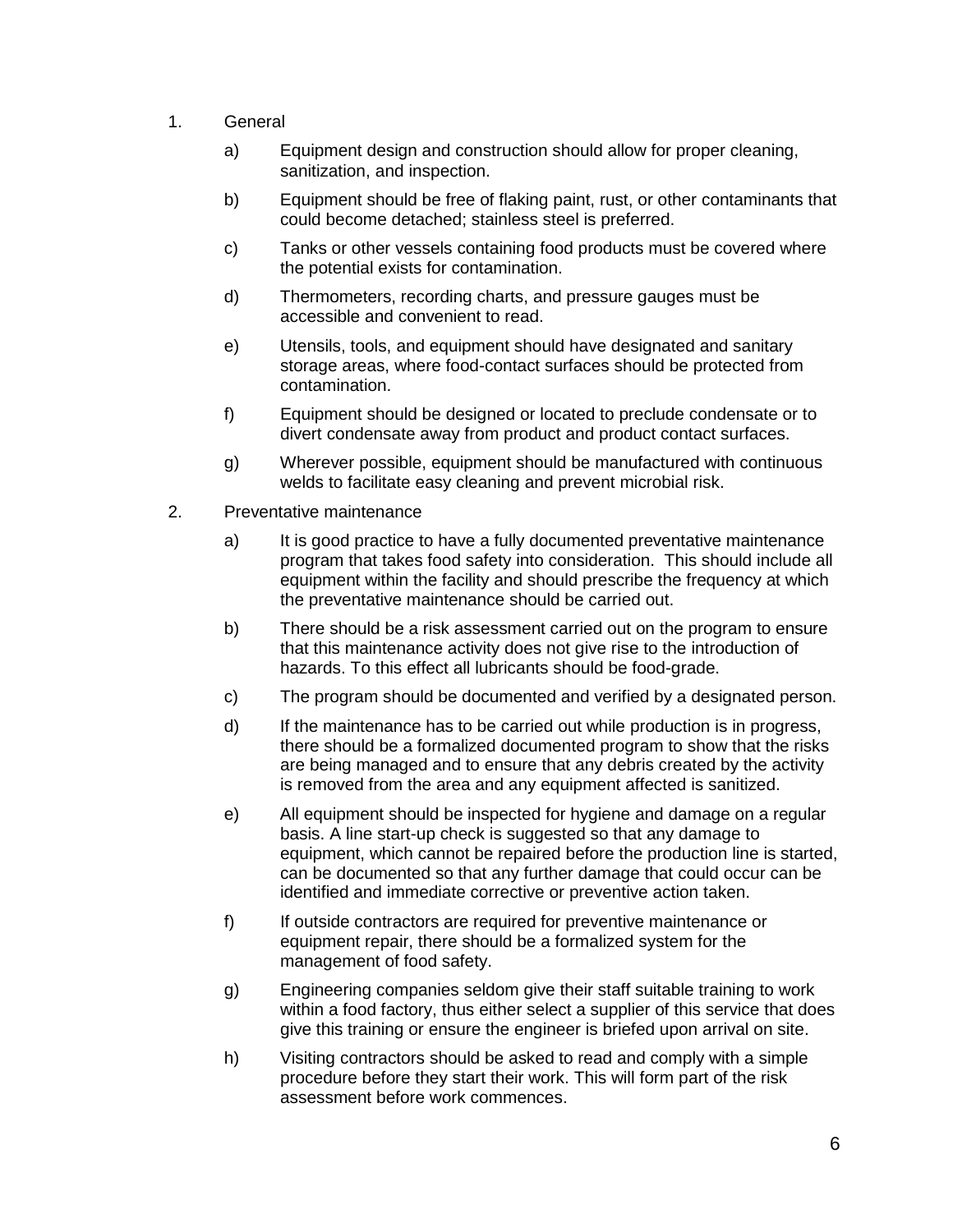- i) The risk assessment should cover the tools that the contractor is using, especially the previous use of that tool before it arrived on site.
- j) The contractors will be requested to follow the instructions given to them and once all the work is completed, the area in question should be inspected and cleaned.
- k) Maintenance activities in high-risk and high-care areas shall respect the segregation requirements of the area. If possible, there shall be dedicated tools and equipment for each area.
- 3. Temporary repairs
	- a) Temporary repairs are not encouraged and thus should be a key focus during any GMP audit.
	- b) Temporary repairs should be recorded in a temporary repair log and permanent repairs made promptly.
	- c) Categorize temporary repairs as critical, i.e., a food contact part or location at imminent risk of product contamination or non-critical.
	- d) Assure that critical repairs will not add a food safety or quality risk, and decide what additional product testing, if any, is required for the batch being processed.
	- e) Make critical repairs only to allow a batch of material to be processed to completion and then make a permanent repair.
	- f) All non-critical temporary repairs should be dated and inspected on a weekly basis.
	- g) Where possible, all temporary repairs should be made using blue/metal detectable materials, or other food-safe items.
	- h) The use of temporary fasteners such as string, wire, or clear tape should not be permitted.
- 4. Use of wooden equipment
	- a) ASTA does not recommend the use of wooden food-contact surfaces, as they are potential contaminants and are a good harborage for microbial contamination. It is almost impossible to sanitize wooden equipment.
	- b) It is not unusual in the spice and herb industry for wooden frames screen decks to be used in box or plan sifters. If this is the case, then an inspection program when the sieve is assembled, plus when the sieve is taken to pieces for cleaning, should be in place and should be documented.
	- c) The operator should be trained and guided towards the risk of wood and other contaminants. For example, in a plan sifter it is not unusual to have wooden sieve frames, staples, screws, nylon or steel screen and rubber screen balls all in one sieve deck. A picture showing all these potential contaminants helps the operator to undertake a suitable check.
- G. Chemical control within the plant
	- 1. Ensure the following to manage the use, storage and handling of non-food chemicals to prevent chemical contamination: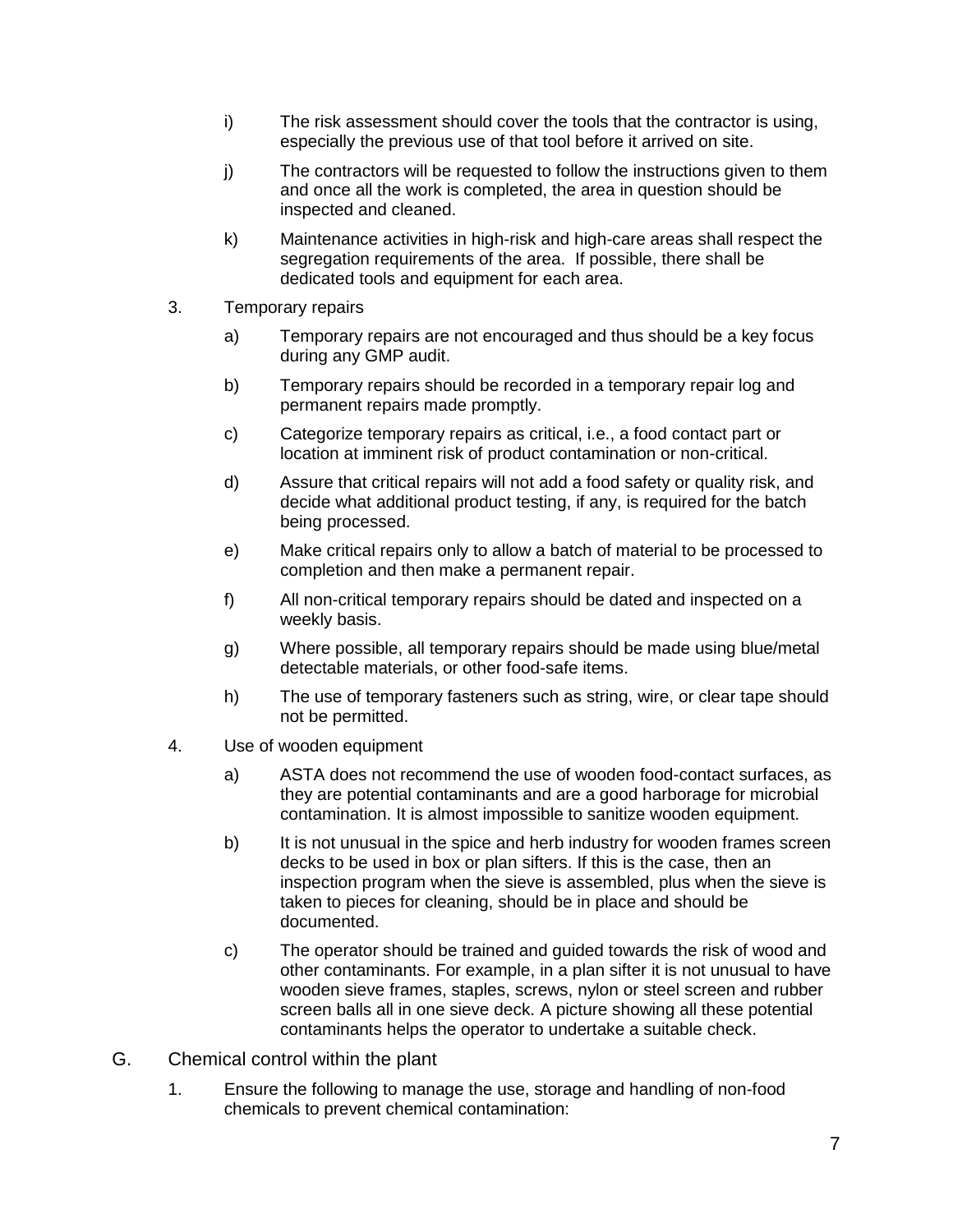- a) Establish a list of all chemicals that are on site.
- b) Identify which chemicals are food-grade and which ones are not.
- c) Ensure each chemical has a material safety data sheet and a specification.
- d) Define which chemicals are allowed in a food-processing environment.
- e) Avoid strongly scented products. Where strongly scented or taint-forming materials have to be used, necessary attention shall be given to prevent the risk of taint contamination of products.
- f) Label and/or identify containers of chemicals at all times.
- g) Designate storage area with restricted access to authorized personnel.
- h) Limit use of chemicals to trained personnel only.

#### H. Zone control in a kill step facility

When a lethality step is needed to inactivate potential contaminants such as *Salmonella*, postprocessing controls are required to prevent recontamination. ASTA recommends that all of its members, their suppliers, and personnel adhere to the following guidelines for zone control in a kill-step facility.

- 1. Where product is at different levels of risk from contamination, there shall be areas designated as high-risk, high-care, ambient high-care, low-risk, enclosed product areas, and non-product areas.
	- a) High-care product is a product that requires chilling or freezing during storage, is vulnerable to the growth of pathogens, has received a kill-step of typically 1-2 log reduction, and is ready to eat or heat. Thus, a highcare area is defined as an area designed to a high standard where practices related to personnel, ingredients, equipment, packaging and environment aim to minimize product contamination by pathogens. Where physical barriers are not in place, there shall be a complete documented risk assessment of the potential for cross contamination and effective, validated processes in place to protect products from contamination.
	- b) High-risk product is a chilled ready-to-eat or heat product where there is a high risk of growth of pathogens. High-risk areas shall be physically segregated and designed to a high standard of hygiene. Segregation shall take into account the flow of product, nature of products and packaging, equipment, personnel, waste, airflow, air quality, utilities, and drains.
	- c) Where ambient high-care areas are required, documented risk analyses shall be conducted to determine the risk of cross-contamination with pathogens, including products, flow of raw materials, equipment, personnel and waste, airflow and air quality and utilities including drains.
- 2. Access points of personnel, products and packaging shall be clearly defined for these areas. Location of transfer points shall not compromise the segregation between these areas.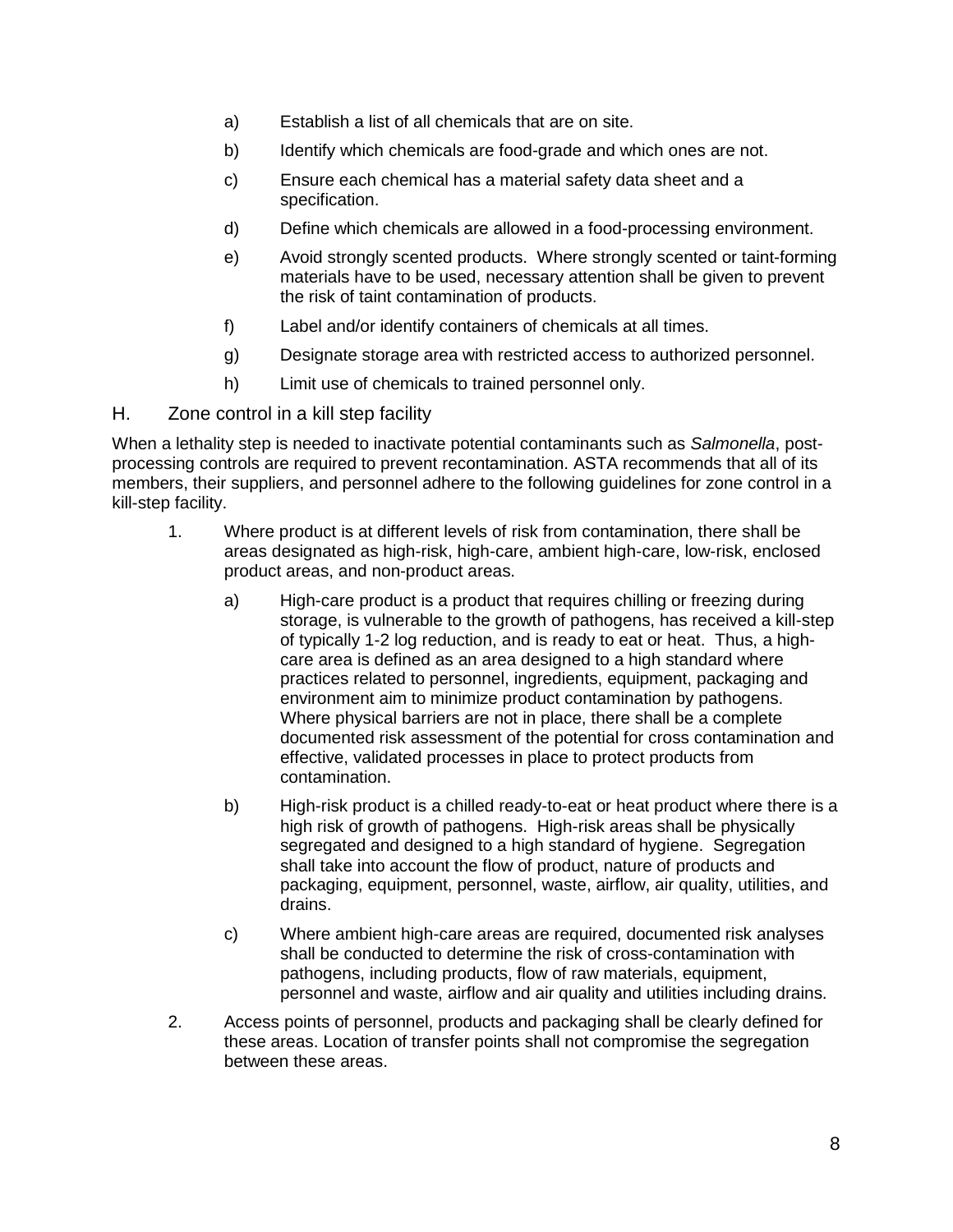- 3. Careful consideration shall be given to transfer equipment as forklifts, pallets, conveyors, scales, trans-pallets, and sewing machines that may be used in multiple zones. Risks shall be clearly identified and measures taken.
- 4. For personnel entering the high-risk areas, it is recommended to have a separate colored uniform and dedicated footwear. The access shall be through a separate additional hygienic entrance into these areas. Staff working in the high-risk areas shall be appropriately trained.
- 5. Cleaning material used in high-risk and high-care areas shall be dedicated, colorcoded and kept in these areas.
- 6. Cleaning standard operating procedures shall be detailed, and verification of cleanliness shall be documented.

#### I. Foreign Body Control

The exclusion of foreign material is essential to producing a clean, safe product. Magnets, metal detectors, and sieves are often designated as critical control points within a manufacturing environment. Thus, proper location and maintenance of these devices are critical to food safety. ASTA recommends that all of its members, their suppliers, and personnel follow the foreign body control guidelines below.

- 1. Magnet installation, use and cleaning
	- a) Assess the depth of field of the magnet to determine the depth of product that can pass over the magnet or the gap between the magnetic bars, thus ensuring all products passes through the magnetic field.
	- b) When installing magnets:
		- (1) Set the product flow over the magnet at a slow rate and control the depth of the product.
		- (2) Pay particular attention to the corners of conveying lines or process hopper to ensure that there is no gap where material can avoid the magnetic field.
		- (3) Consider staggering magnets, especially when product bridging is an issue.
		- (4) Ensure magnets can be easily taken out of the product flow for cleaning.
	- c) Because fine metal dust can be difficult to remove from rare earth magnets, consider use of:
		- (1) Magnets that are equipped with removable outer stainless steel housings; when these housings are removed, the metal falls away from the magnets
		- (2) Self-cleaning magnets
	- d) Establish cleaning intervals (usually no less than once per shift)
		- (1) Document each cleaning.
		- (2) Retain and investigate any item detected, and take corrective action.
- 2. Metal detection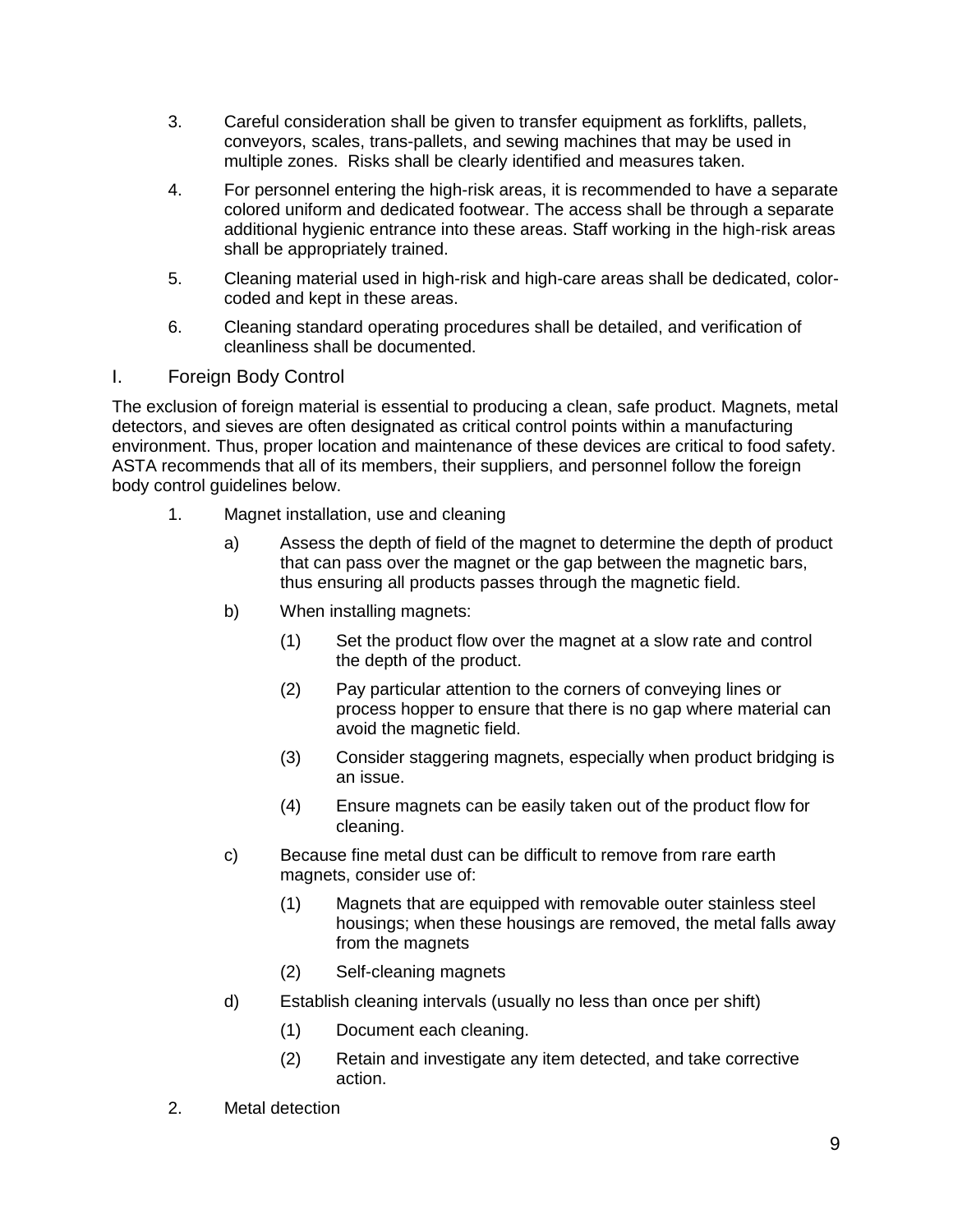- a) Use the appropriate size metal detection equipment for the product and process application.
- b) Limit risk of recontamination by placing the metal detector at the end of the production line, and designate all areas after the metal detector as 'high-care' to ensure that recontamination does not occur.
- c) Establish metal detection system standard operating procedure that includes measures to:
- d) Verify and maintain equipment performance
	- (1) Maintain equipment cleanliness.
	- (2) Control rejected items to ensure that they are not mistaken for approved products.
- e) Ensure all metal detectors are calibrated on at least an annual basis by an approved certification body. During this calibration, identify the least sensitive part of the field within the metal detector (usually the center of the induction coil) per HACCP guidelines; this should be the designated location for the application of the test pieces.
- f) Use test pieces made from ferrous, non-ferrous and stainless steel to confirm accurate performance of the detector prior to use.
- g) Recalibrate any time a test piece is not detected.
	- (1) The detector cannot be used in production until the test piece application check is satisfactory.
	- (2) All products manufactured since the last successful test piece application must be isolated, identified and put on hold. This isolated material must be reprocessed through the metal detector.
- h) Document all tests, results, and corrective actions.
- 3. Control of glass and brittle plastic
	- a) Exclude or protect from breakage glass/brittle plastic in areas where open products are handled.
	- b) Identify, document, and protect/cover all glass and brittle plastic within the factory (except packaging material) and check against breakage with frequency based on the level of risk to the product.
	- c) Segregate storage of product packed in glass/brittle plastic containers from raw materials and other packaging materials (e.g., paper bags, cartons).
	- d) In the case of a broken glass/brittle plastic,
		- (1) Stop production and quarantine the affected area.
		- (2) Alert the supervisor.
		- (3) Remove broken material.
		- (4) Clean the area using dedicated cleaning materials and use dedicated waste bins with lids.
		- (5) Discard any potentially-contaminated product.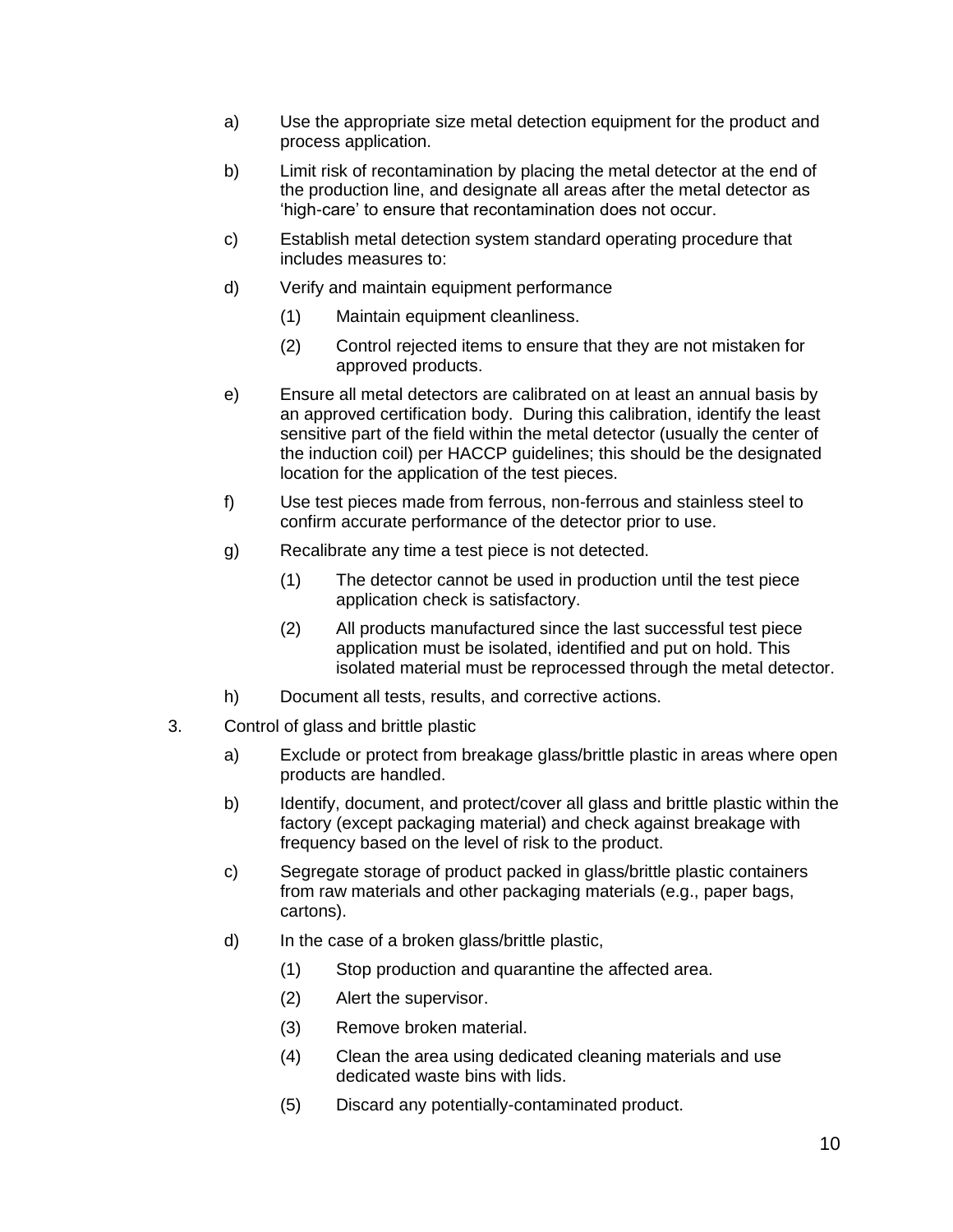- (6) Uniforms should be changed and footwear inspected.
- (7) Document the incident and the cleanup.
- 4. Sieve control and inspection
	- a) Number all sieves with a permanent identification system.
	- b) Record sieve number against each batch of product manufactured so there is full traceability to allow for any potential corrective actions.
	- c) Use sieves (and their housings) that are made of stainless steel and foodgrade nylon; mild steel sieves can be used in dry environments, provided there is no risk of product contamination.
	- d) Ensure that sieves that have nylon mesh have their edges heat-sealed to prevent fibers from falling into the product; metal sieves can have their edges soldered or glue-sealed.
	- e) Assign sieves with wooden parts to the highest level of control due to the risk of wood contamination, as well as the presence of staples and other fastening devices.
	- f) Inspect sieves for hygiene and damage before each production run; document inspection, and label and isolate defective sieves.
	- g) If visual inspection is not possible, use a check sieve to verify the particle size of the material being produced. Large particles indicate sieve damage.
	- h) If damage is discovered at the end of a batch, the batch must be quarantined for reconditioning.
	- i) If stainless steel sieves are found to be damaged, check the reject box at the metal detector to ensure that missing metal was successfully rejected.
	- j) Routinely clean and thoroughly dry sieve screens, with care to separate dirty and clean screens.
	- k) Use a hot box to dry fine mesh screens after wet cleaning.
	- l) Set up a program of documenting and investigating the presence of any exceptional item that is found during the screening operation.
	- m) Ensure that clean sieves that are stored ready for use are off the floor and away from potential contamination.
- 5. Control of sharp objects
	- a) Make knives, blades, and similar sharp objects available in designated checkout areas only.
		- (1) Register each item in a logbook and number each item for easy identification.
		- (2) Require employees to sign the logbook on checkout and check-in, designating the tool used.
	- b) Do not allow employees to replace blades or disassemble knives while working on a project. If a blade dulls or breaks, the employee must return the knife and check out a new one.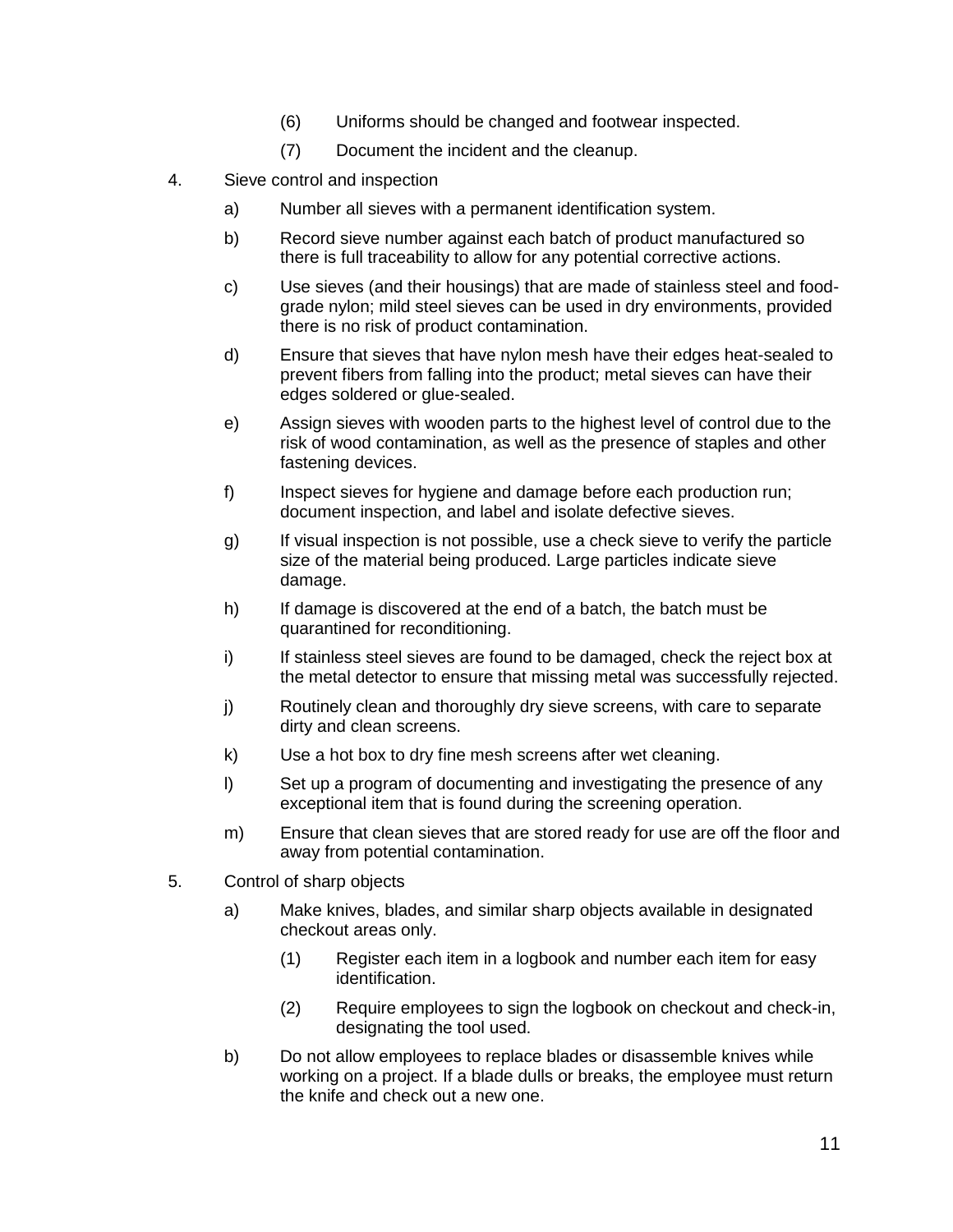- c) Blade breaks must be reported to a supervisor immediately; the supervisor will report the incident and recommend corrective actions if necessary.
- d) After every workday, a designated employee should replace all dull or broken blades, and ensure all tools are returned.
- e) If any tools are missing at the end of the workday, the supervisor will report the incident and recommend corrective actions, which may include stopping all shipments until the tool is located.
- 6. Bag stitcher control
	- a) Designate the area immediately prior to packing, e.g., a metal detector area post-induction coil as a high-care area, as any potential contamination in this area would not be detected by any further processing.
	- b) If a stitcher is in use, label it for use in high-care areas only.
	- c) The stitcher needs to have a part count and the needle (because it is metal and very sharp) must be checked after each batch.
	- d) A needle can lose the tip of its point and still operate; make sure the tip is intact.
	- e) Ensure that the bag stitcher is clean with no oil or grease leaks.
	- f) Never store the bag stitcher on the floor between uses.
	- g) Use blue stitching for easy detection of any fibers that may fall when the bag is opened.
	- h) Establish a sanitation program for the part of the stitcher that touches the bag.
	- i) Document all stitcher checks.

#### J. Sanitation

- 1. Facility and equipment sanitation
	- a) Premises and equipment shall be maintained in a clean and hygienic condition.
	- b) Documented cleaning procedures shall be kept and include:
		- (1) Responsibility for cleaning
		- (2) Item/area to be cleaned
		- (3) Frequency of cleaning
		- (4) Method of cleaning, including dismantling equipment when required
		- (5) Cleaning chemicals and concentrations
		- (6) Cleaning materials to be used
		- (7) Cleaning records and responsibility for verification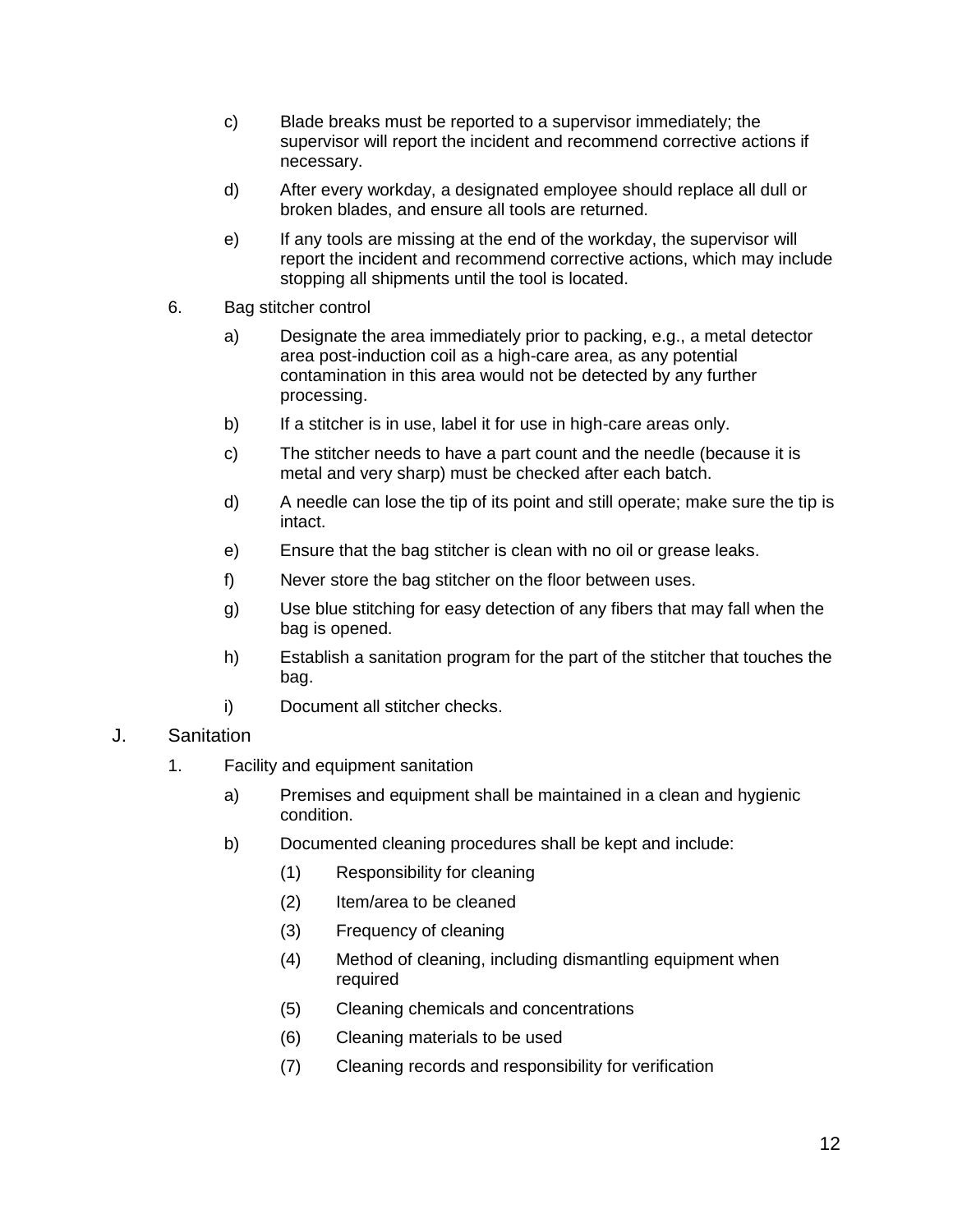- c) Frequency and methods of cleaning shall be based on risk. This shall include the risk from cleaning chemical residues on food-contact surfaces.
- d) For food-contact surfaces and processing equipment, limits of acceptable and unacceptable cleaning performance shall be defined. This shall be based on the potential hazards, e.g. microbiological, allergen, product-toproduct contamination. Acceptable levels of cleaning may be defined by visual appearance, microbiological or chemical testing. Where cleaning procedures are part of a defined pre-requisite program to control the risk of a specific hazard, the cleaning procedures and frequency shall be validated and records maintained.
- e) Cleanliness of the equipment shall be checked prior to production and recorded.
- f) Cleaning equipment shall be:
	- (1) Hygienically designed
	- (2) Color-coded or labeled
	- (3) Cleaned and stored in a hygienic manner to prevent contamination
- g) Equipment used for cleaning in high-care and high-risk areas shall be visually distinctive and dedicated for use in that area.
- 2. Wet cleaning and sanitation in a dry area

Wet cleaning in a dry area gives an added risk of introducing water into the area or the equipment, which, if not correctly managed, can create the hazard for microbial growth.

- a) Use the minimum amount of water possible to ensure effective cleaning without compromising the dry area.
- b) Establish a master-cleaning schedule, which shows the frequency that all parts of the facility are cleaned.
- c) Remove waste through the use of vacuum cleaners, brushes, scrapers, etc. before any liquid is used.
- d) If liquid is to be used, avoid the use of high-pressure hoses in production areas as these can create a liquid aerosol effect that can spread bacterial contamination around the facility. The same principle applies to the use of air guns, thus consideration must be given to where the dust is being blown in this type of operation.
- e) Use color-coded cleaning equipment (i.e., blue food-grade brushes for food-contact surfaces, an alternative color for inside the factory, and another color for outside the factory). All colors shall be in contrast to the general color of the product so that bristles are easy to identify if they become detached.
- f) For equipment cleaning, standard operating procedures should explain to the operator which parts of the equipment must be removed for cleaning. If these parts are to be wet-cleaned, they should be removed to an area where this can be conducted, without the risk of the dry process area becoming wet.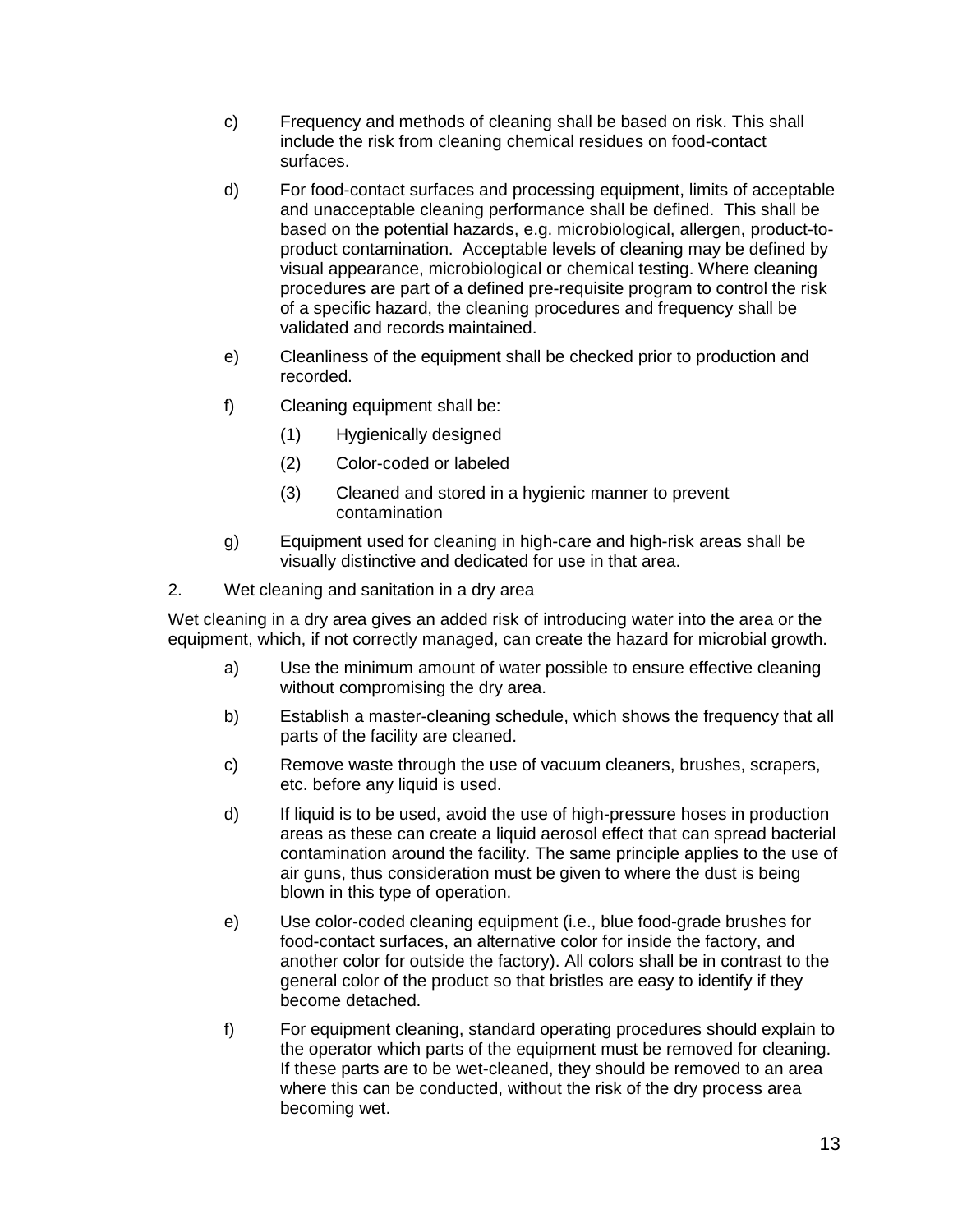g) Procedures should be in place to ensure that any equipment is fully dry before being returned to the manufacturing area. This may require the use of a hot box, to ensure that difficult to dry items, like fine screen meshes, are dried completely. Alternatively, drying may be facilitated by the use of an alcohol-based sanitizer, once the majority of the water has been removed.

# K. Environmental Monitoring

Environmental monitoring is an essential component for microbial control, as it provides insight into a plant's microbiological profile as well as an assessment of cleaning effectiveness. Results of environmental monitoring provide critical information that should be used to improve microbial control. The zone concept is recognized throughout the food industry as an appropriate approach to environmental monitoring. ASTA recommends that all of its members, their suppliers, and employees adhere to the environmental monitoring guidance below.

- 1. The environmental monitoring plan
	- a) Define zones based on the proximity and likelihood of the food being contaminated by the environment as in Table 1.
	- b) Based on risk assessment, decide which bacteria to swab for, and at what frequency each zone should be swabbed. Zone 1 should be swabbed with greatest frequency. In general, *Salmonella* swabbing can be done every 2 weeks on all the production floors, and *Listeria* swabbing can be done every 4 weeks for spice manufacturers.
	- c) Within each zone, determine where to sample based on a systematic review of process flow and potential sites of contamination, with the major emphasis placed on locations likely to grow bacteria. HACCP guidelines may help.
	- d) Ensure areas swabbed are random and include all shifts of production. The individual doing the sampling must:
		- (1) Sample with the aim of finding target microorganisms.
		- (2) Focus sampling on areas with dirt, grease, moisture, product residue or condensate.
	- e) Do not composite or pool samples.
	- f) When a problem area is identified, determine the source(s) of contamination through further sampling. Sample from the top to the bottom to identify the source of pathogens in:
		- (1) Air handling systems where dirt and condensation have accumulated
		- (2) Overhead pipes, especially ones that have condensate and product residue
		- (3) Equipment, especially where product or condensate may have fallen (the more complex the equipment, the more difficult it is to maintain its cleanliness)
		- (4) Equipment with any porous or irregular surfaces, or rust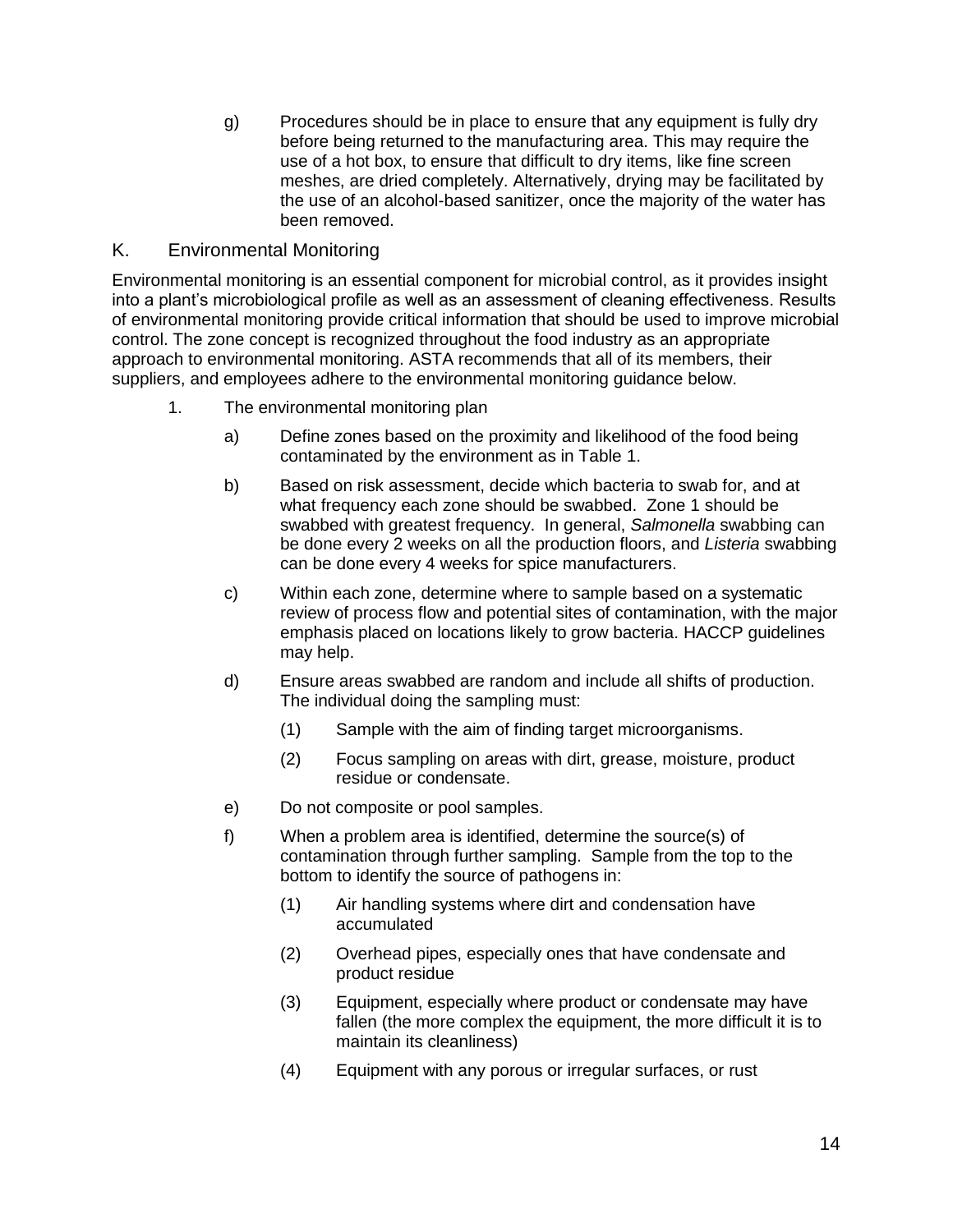- (5) Non-welded joints, rough welds, dented surfaces, dead spots, cracks, or crevices
- (6) Pistons, pump housings, agitator shafts, motors, valve assemblies, hollow rollers, rubber belts, bearings, bearing housings, hollow castings, hollow legs, and carriages, under tanks, and any horizontal surface containing moisture, condensate, or built-up product
- (7) Conveyors (both top and bottom side), conveyor chains, conveyor scraper blades, guides or bars, conveyor belts, especially if they are cracked, contain a fabric back, or contain a splice or joint
- g) Consider additional sources of contamination:
	- (1) Forklifts and other equipment that move between departments
	- (2) Wet, unfiltered, compressed air
	- (3) Cleaning materials such as brooms, brushes, squeegees, towels, buckets, green pads, hoses, shop vacs, and aprons used during cleaning
	- (4) Personnel, including management, QC personnel, and mechanics
	- (5) Packaging supplies and wooden skids or pallets
	- (6) Drains, especially those that are not free-flowing
- h) Follow up positive results from a piece of equipment in one location with swabbing of similar equipment in other locations to assure that pathogens are not present.
- i) Document all sampling activities and results.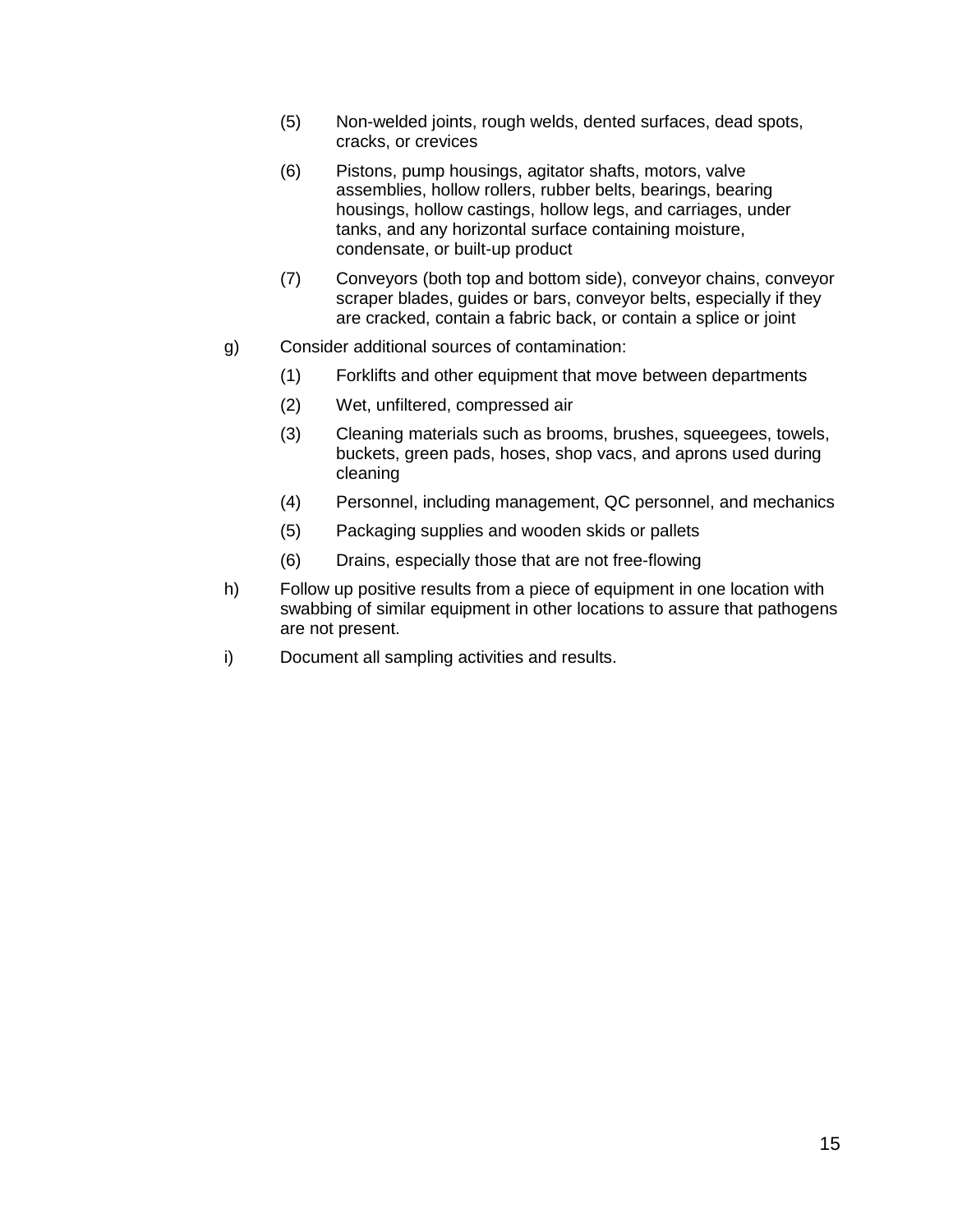| Table 1. Zone assignments |  |
|---------------------------|--|
|---------------------------|--|

| Zone   | Description                                                                                                                                                                                                          | Examples                                                                                                                                                       |
|--------|----------------------------------------------------------------------------------------------------------------------------------------------------------------------------------------------------------------------|----------------------------------------------------------------------------------------------------------------------------------------------------------------|
| Zone 1 | Direct product contact surfaces<br>$\bullet$<br>immediately after a kill step and<br>before packaging<br>If no kill step, any point at which<br>the product is exposed to the<br>plant equipment before<br>packaging | <b>Utensils</b><br>Grinders<br><b>Funnels</b>                                                                                                                  |
| Zone 2 | Non-product contact areas that<br>$\bullet$<br>are adjacent to product contact<br>surfaces (i.e., Zone 1)                                                                                                            | <b>Equipment framework</b><br>supports<br>Drip shields that may drip<br>onto exposed product<br>Panel/operator buttons<br>Dust on overhead lights<br>$\bullet$ |
| Zone 3 | Non-product contact areas that<br>$\bullet$<br>are within the processing area but<br>removed or far away from product<br>contact surfaces but could result<br>in cross-contamination.                                | <b>Floors</b><br>Trash cans<br><b>Pallets</b>                                                                                                                  |
| Zone 4 | All non-product contact surfaces<br>$\bullet$<br>outside the processing room                                                                                                                                         | Cafeteria<br>Loading docks<br><b>Offices</b>                                                                                                                   |

## 2. Swabbing procedures

- a) Use a sampling kit that contains:
	- (1) Pre-soaked sponges in buffer solution
	- (2) EZReach Polyurethane Samplers™ or the 3M SpongeSicle™
	- (3) Disposable gloves
	- (4) Permanent waterproof marker for labeling samples
- b) Carefully wash and sanitize hands and put on a clean outer lab coat.
- c) Wear new plastic gloves when handling sterile sponges.
- d) Change gloves before taking each new swab; additionally wash hands between swabbing of all non-contact zones and contact sites to prevent cross-contamination.
- e) Apply an alcohol sanitizer to un-gloved hands every 2 swabs; do not use sanitizer on gloves.
- f) Aseptically remove the pre-soaked sponge from the plastic package; grasp the exposed sponge with a gloved hand.
- g) Rub the sponge at least 5 times in each direction over a minimum of a one square foot area, e.g. 12 x 12 inches, 6 x 24 inches.
- h) Carefully drop the sponge into the original package, and gently flatten the package to remove excess air.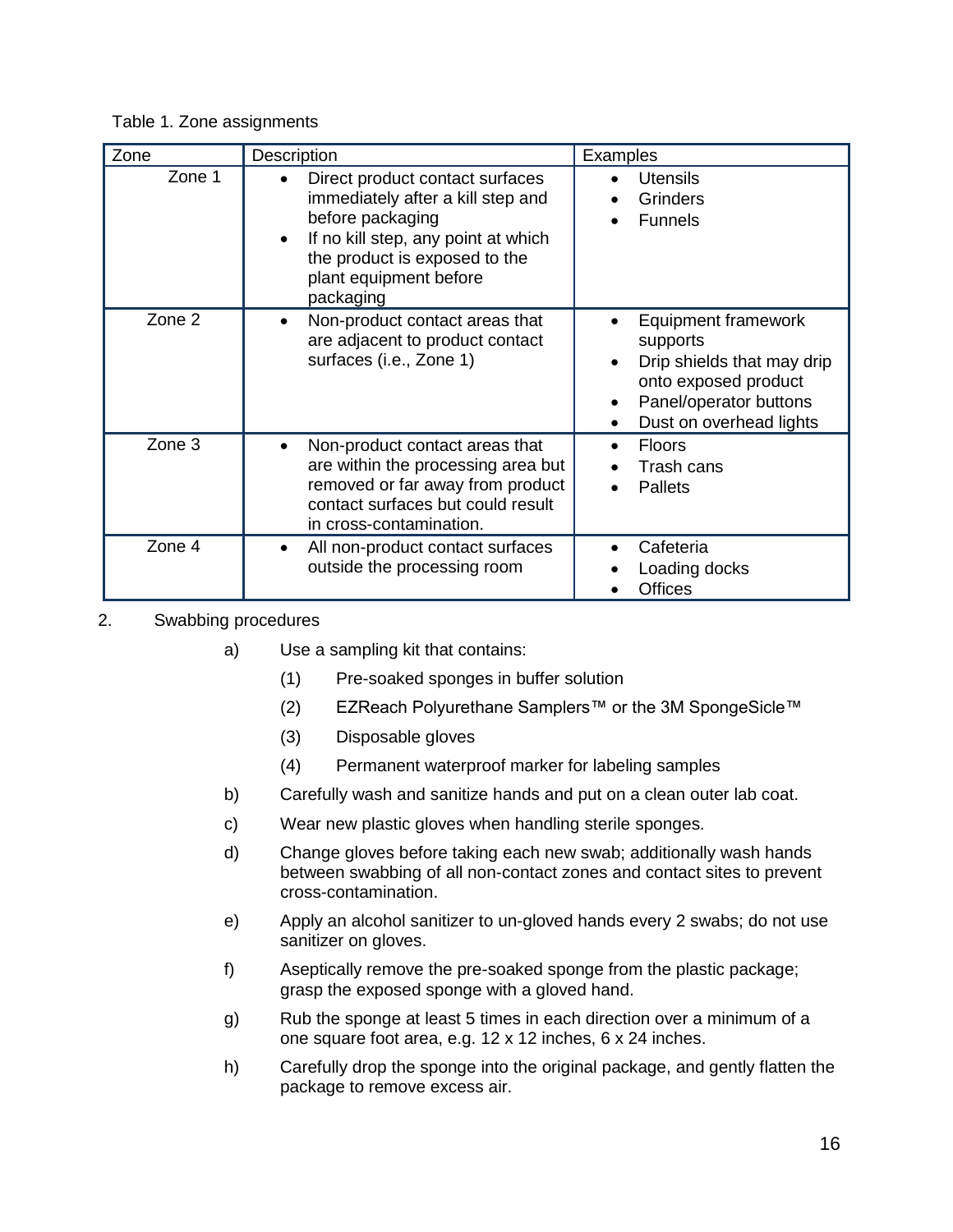- i) Mark each sample clearly with date, time, and sample location. Record the same information in a logbook.
- j) Immediately refrigerate all sponge samples and keep them refrigerated at <40°F (do not freeze) until laboratory analysis.

#### L. Waste and by-product management

1. Waste management

Waste materials have the potential to be contaminants and to be a harborage for pests. For this reason there should be a formalized waste management system for all types of waste within a facility.

- a) It is recommended that each type of waste container be clearly marked to show the type of waste that should go into the container.
- b) Waste bins themselves should be on a cleaning regime to ensure that they do not become the harborage for bacteria or pests.
- c) If the waste bin is to have a lid then it is recommended that this lid is foot operated so that employees do not have to soil their hands by lifting the dirty waste bin lid.
- d) Larger waste bins that are located outside of the building should be fitted with lids to prevent pest activity and should be located away from doors that open regularly to prevent any pest activity becoming an issue within the facility.
- e) Consideration should be given to protective clothing contamination if process operators are required to access exterior waste containers.
- f) Under no circumstances should finished product containers, i.e. bags, cartons, be used for holding waste products.
- 2. By-product management

Items such as mill tailing (oversize material) or materials that are generated during physical cleaning, large or small leaf, etc. may still have an intrinsic value and thus these products are often classified as by-products.

- a) All by-products must be clearly marked to make sure that they are not used or dispatched by mistake.
- b) Normally by their nature these product require further processing and thus they are classified as non-conforming products. There should be documentation that explains the nature of the non-conformance and what remedial action is required to remove the non-conformance or the further processing that is necessary.
- c) These products should still be managed correctly in terms of shelf-life, especially where a product may be reworked more than one time. In this case the original shelf-life of the product should be taken into consideration.
- d) It is important that full traceability is maintained if product is re-used.
- e) If by-products are to be sold, e.g. animal feed, they must be clearly marked to avoid misuse.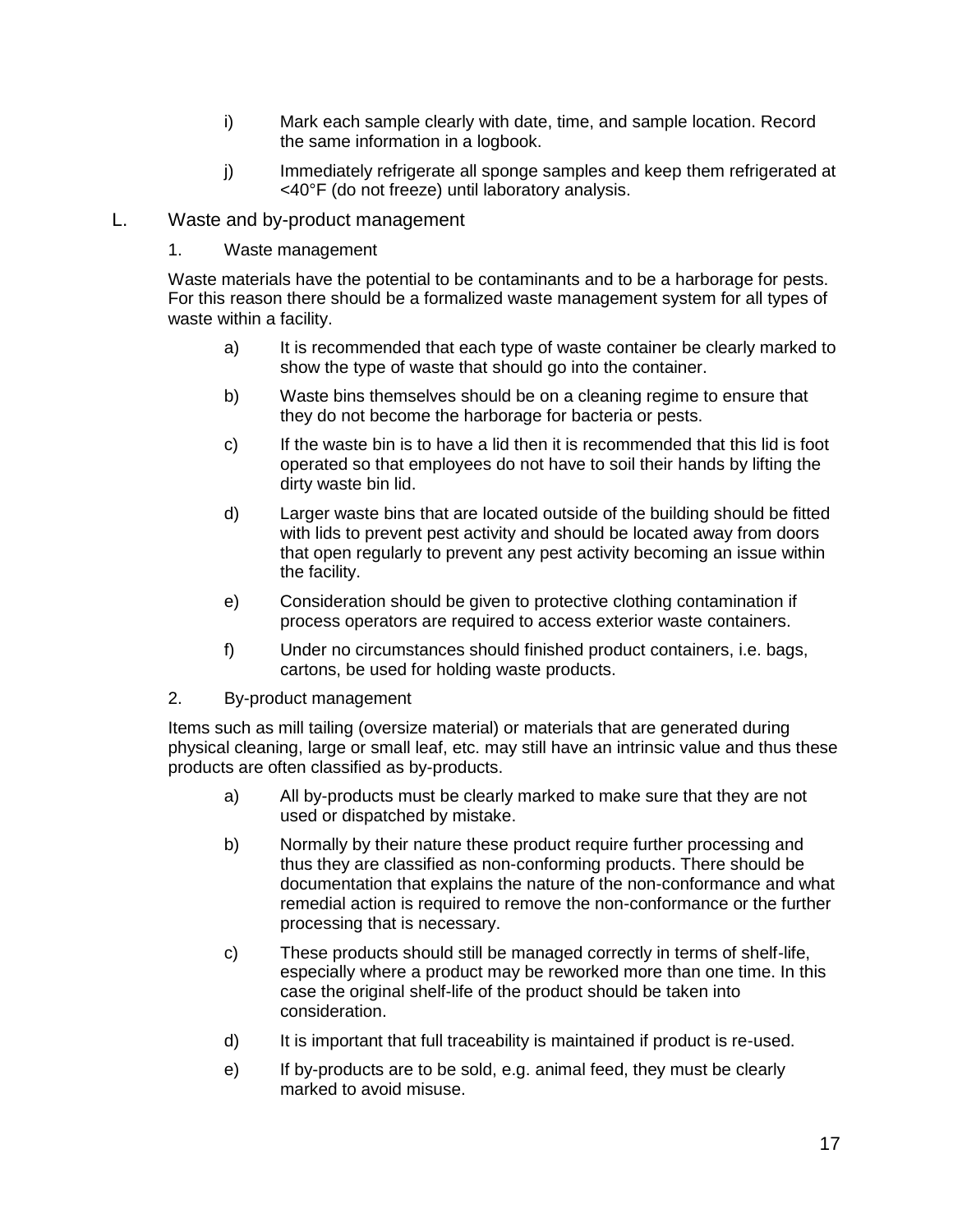#### M. Pest Control

- 1. The pest control program should list all pests that are covered by the program and consideration must be given to local pests that might be applicable, e.g. lizards.
- 2. As pest control devices and chemicals are potential contaminants, it is important that proper care is given to the use of all pest control equipment.
- 3. The use of toxic chemicals should be avoided if possible. If they are used, they should be carefully controlled to prevent product and process contamination.
- 4. Make all personnel aware that pesticides are toxic and may be inadvertently inhaled, ingested, or absorbed through the skin. Employees shall also report any evidence of pest activity to a designated manager.
- 5. Only certified contracted pest control operators, or employees trained as pest control technicians should apply pesticides; both must follow all local laws and regulations and must strictly adhere to the instructions on the pesticide labels.
- 6. Store pesticides in a designated, locked room.
- 7. Limit and control applications of pesticides in food areas, and keep pesticides, traps, and other devices away from open food products.
- 8. Institute a method for tracking each trap/bait device number, date and time of each inspection, and all activity for each device.
- 9. Set up a protocol of what to do when pest activity has been identified at one of the devices.
- 10. Establish a method and location for storing and maintaining all records relating to pest control services. At a minimum, these records should include:
	- a) A site plan noting the locations of all traps, bait devices, and other pest control equipment, as well as locations where use of pesticides is permitted.
- 11. Maintain an approved pesticide list, indicating for each the storage location, level of toxicity, and labeled instructions for proper use. An accurate log must be kept of:
	- a) All chemicals used and the stock balance
	- b) Entries detailing each inspection/service (what was used, where, how much, and by whom)
	- c) Tracking data and trend data for each device
		- (1) If trends are identified, or variations from trends are identified, investigate the reason and take appropriate corrective or preventive action.
- 12. Fly killer devices and/or pheromone traps shall be placed correctly. If there is a danger of insects being expelled from these devices and contaminating the product, the units should be relocated or fitted with a catch tray that prevent insect fragment ingress into the product or the process.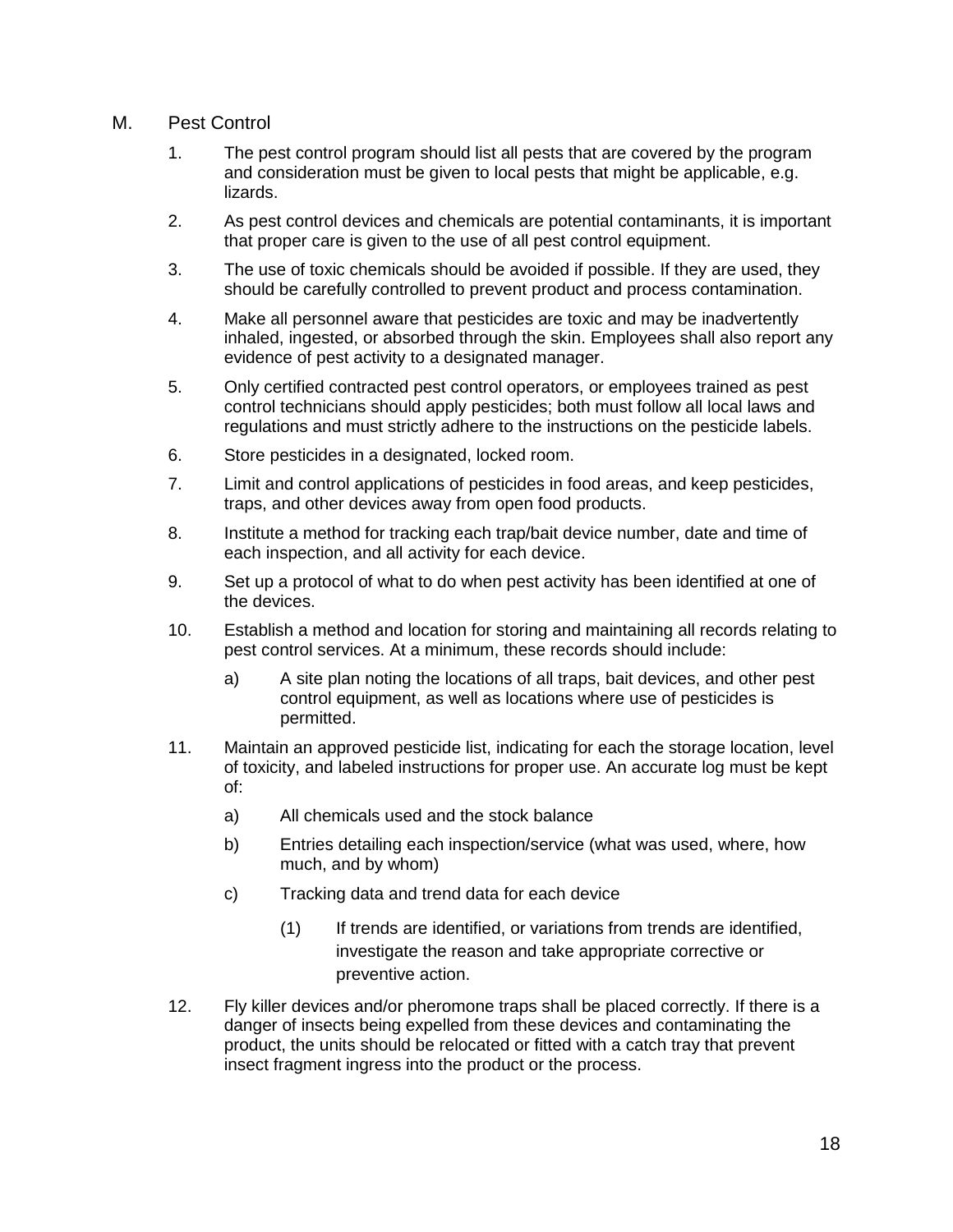- 13. In the event of an infestation or any evidence of pest activity, immediate action shall be taken and any potentially affected products should be handled according to non-conforming product procedure.
- 14. Table 2 summarizes potential methods to control insects, rodents, and birds.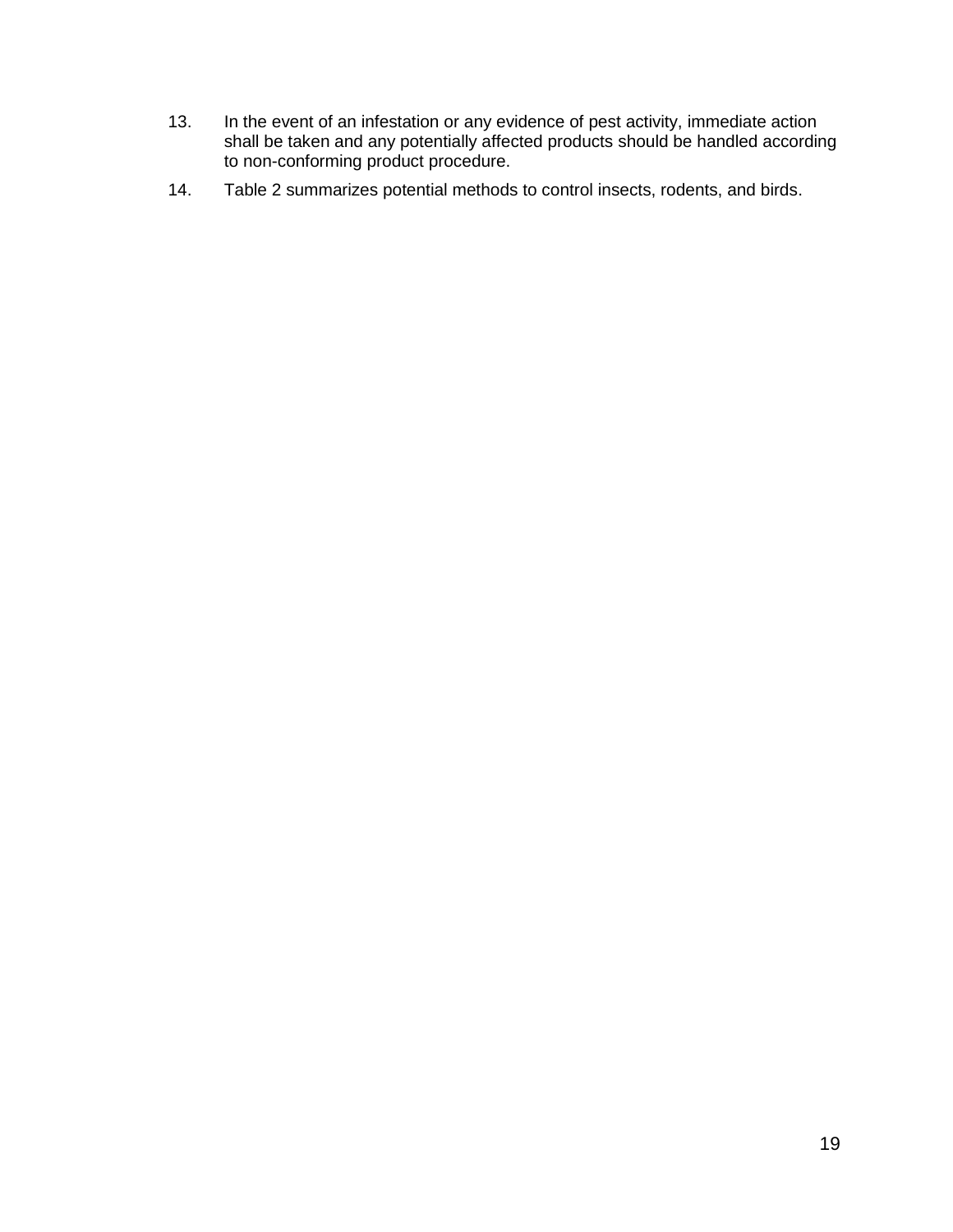Table 2. Pest Control Methods

| Pest           | <b>Pest Control Methods</b>                                                                                                                                                                                                                                                                                                                                                                                                                                                                                                                                                                                                                                           |  |
|----------------|-----------------------------------------------------------------------------------------------------------------------------------------------------------------------------------------------------------------------------------------------------------------------------------------------------------------------------------------------------------------------------------------------------------------------------------------------------------------------------------------------------------------------------------------------------------------------------------------------------------------------------------------------------------------------|--|
| Insects        | Exclusion<br>$\bullet$<br>Use screens on windows and doors<br>$\Omega$<br>Ensure doors are kept closed when not in use<br>$\circ$<br>Fit pedestrian doors with self closers<br>$\circ$<br>Fit larger doors with rapid rollers or strip curtains<br>$\circ$<br>Electronic fly catchers- electrocuting or sticky boards<br>Pheromones traps<br>Ensure pheromone is replaced at a frequency based on risk<br>$\circ$<br>assessment<br><b>Pesticides</b><br>Dust pesticides<br>$\circ$<br><b>Residual pesticides</b><br>$\circ$<br>Aerosols<br>$\circ$<br>Emulsifiable concentrates<br>$\circ$<br>Wettable powder<br>$\circ$<br><b>Encapsulated Pesticides</b><br>$\circ$ |  |
| <b>Rodents</b> | Exclusion<br>Store trash bins and items that hold water away from the building.<br>$\circ$<br>Use strip curtains to "seal" doorways that are often left open.<br>$\circ$<br>Attach brittle strip to fill gaps under doors<br>$\circ$<br>Put screens over drain channels<br>$\circ$<br>Use exterior/perimeter baiting and trapping<br>$\circ$<br>Interior control<br>Multi-catch automatic traps<br>$\circ$<br>Snap traps<br>$\circ$<br>Glue boards<br>$\Omega$<br><b>Exterior control</b><br>Bait stations (solid baits preferred to avoid spillage)<br>$\circ$                                                                                                       |  |
| <b>Birds</b>   | Exclusion<br>Remove ledges<br>$\circ$<br>Use variable tone speakers or bird of prey decoys<br>$\circ$<br>Attach netting under canopies<br>$\circ$<br>Eliminate food/water sources<br>$\Omega$<br>Look for and remove roosting locations<br>$\Omega$<br>Interior control<br>Live trapping and relocation<br>$\circ$<br>Mist nets<br>$\circ$<br>Narcotic seed baiting<br>$\circ$                                                                                                                                                                                                                                                                                        |  |
| 15.            | Additional information: Federal Insecticide, Fungicide and Rodenticide Act                                                                                                                                                                                                                                                                                                                                                                                                                                                                                                                                                                                            |  |

(FIFRA)<http://www.epa.gov/agriculture/lfra.html>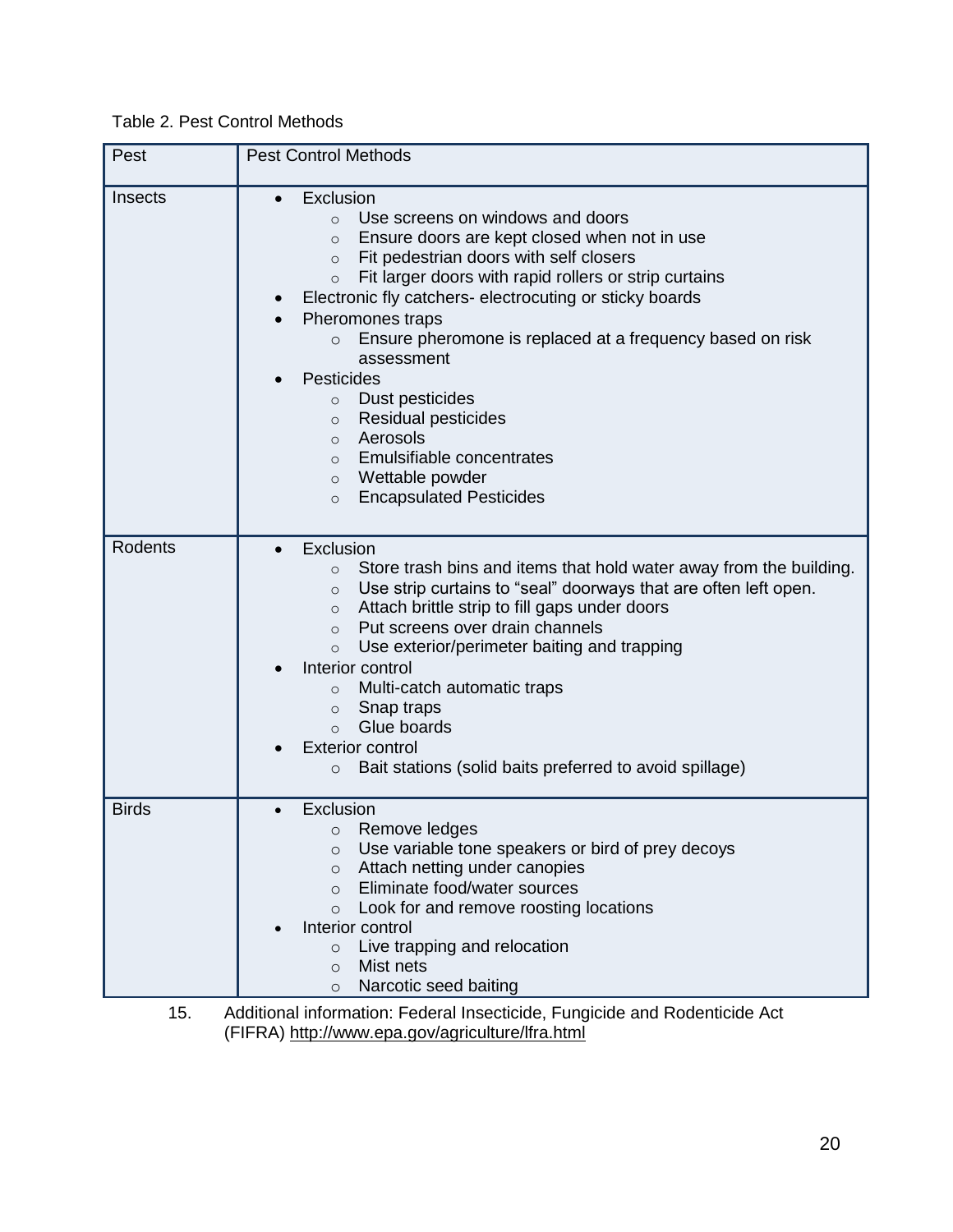## N. Receiving

- 1. The first opportunity to ensure that a raw material will not contaminate the facility is when the raw material arrives on site. Thus a formal inspection should be in place to ensure that this cannot happen.
- 2. For materials that have a history of issues, such as infestation, this inspection should occur before the pests can gain access to the storage facility. This may require opening the delivery vehicle in a covered remote area where pest ingress will not occur.
- 3. As a minimum, the inspection should cover the vehicle condition, whether it has any holes and/or water damage, any condensation caused by the varying temperature zones the product may have gone through while being delivered, any damage to product packaging, any type of contamination to the packaging, checking that there are no non-food items on the truck, etc.
- 4. In addition, the inspection should focus on the presence of any allergens that could be present due to contamination from previous loads. If allergens are being delivered, then pack integrity is important and procedures should be in place on how to handle the damaged allergen pack. This becomes especially important when mixed loads of allergens and non-allergens are supplied.
- 5. The reception area should be protected from the weather, have sufficient lighting to allow for accurate inspection, and have good pest protection devices.
- 6. During the inspection and unloading procedure, systems should be in place to prevent birds, insects and other pest gaining entrance to the facility.
- 7. Where recycled packaging is used for raw material delivery, great care should be given to ensure that the previous use of the packaging does not give rise to any product contamination. For this reason, plant protection chemical bags, other non-food bags, or allergens should not be used for raw material delivery, unless there are documented steps to show that the contamination risk has been managed.

#### O. Storage and Pallet Control

Companies shall perform their own risk analysis to maintain product safety and quality during storage. Storage and pallet control measures may include:

- 1. Segregation of products to avoid cross-contamination (physical, microbiological or allergen).
- 2. Storage of materials off the floor (on plastic or wooden pallets) and away from walls.
	- a) This area is best painted in a light color to ease inspection for rodent activity.
- 3. Suitable temperature control equipment, thermometers, temperature recording devices, alarms, and manual checks (typically every 4 hours) where temperature control is required
	- a) If air conditioning units are in place then the risk of condensation from these units must be managed. Catch trays or storage free zones can help eliminate this risk.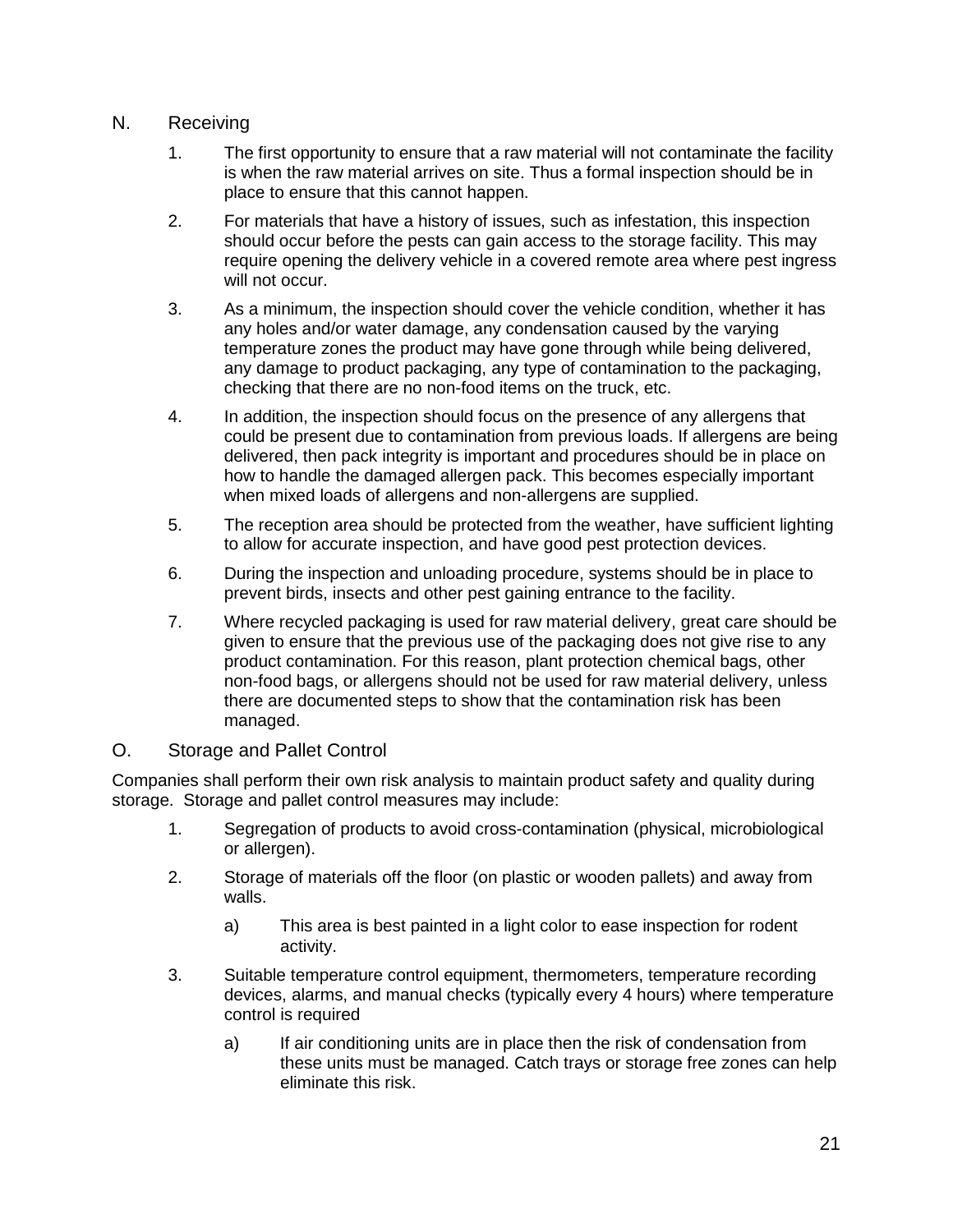- 4. Careful management of chilled or frozen product transfer between temperaturecontrolled areas.
- 5. Storage of packaging away from products. Any partly used packaging still suitable for use shall be protected from contamination and identified before being returned to the storage. Obsolete packaging shall be stored in a separate area and systems shall be in place to prevent accidental use.
- 6. Pest protection devices (Table 2).
	- a) The pest control devices should be situated using a risk assessment and thus areas that contain items with a historical problem should have more pest control devices than areas that do not have this issue.
	- b) If electronic fly killing (EFK) or Insect Light Traps (ILT) units are used in the storage areas they should be located so that they are not above product, thus eliminating the risk of contamination with insect fragments.
	- c) Any EFK or ILT should be permanently turned on, as they are most effective when other lights are off, and should be located so they are not visible from outside the building as this could attract insects when doors are open.
	- d) If items of stock are to be sampled there should be a way of sealing the pack to prevent product leakage or the ingress of water or pests.
- 7. Avoiding storage of materials that contain volatile components at high points where their quality could be affected.
- 8. Periodic review of material that is close to or just passed its shelf life.
- 9. Measures to protect outdoor bulk storage vessels used for food product or ingredients. Protective measures include:
	- a) Security and structural considerations
	- b) Cleaning and inspection on a schedule based on the type of material in the vessel
- 10. Checking anything stored outdoors for suitability before bringing it into the facility.
- 11. A formalized procedure for the purchasing and management of pallets:
	- a) Pallets, whether plastic or wooden, should only be purchased from approved suppliers that can give assurances on the hygiene and structural soundness of the pallet.
	- b) Upon arrival on site, the pallets should be inspected to ensure that they meet the purchasing specification. Wooden pallets need to be checked to ensure that they are clean, dry, free from wooden or metal contamination and have not been treated with unsuitable chemicals (as a wood preservative).
	- c) Wooden splinters are a concern and thus if wooden pallets are to be used they should be inspected immediately before use and a hygiene slip sheet put on the pallet to prevent moisture from the pallet and/or splinter damaging the product packaging. Wet pallets should not be used.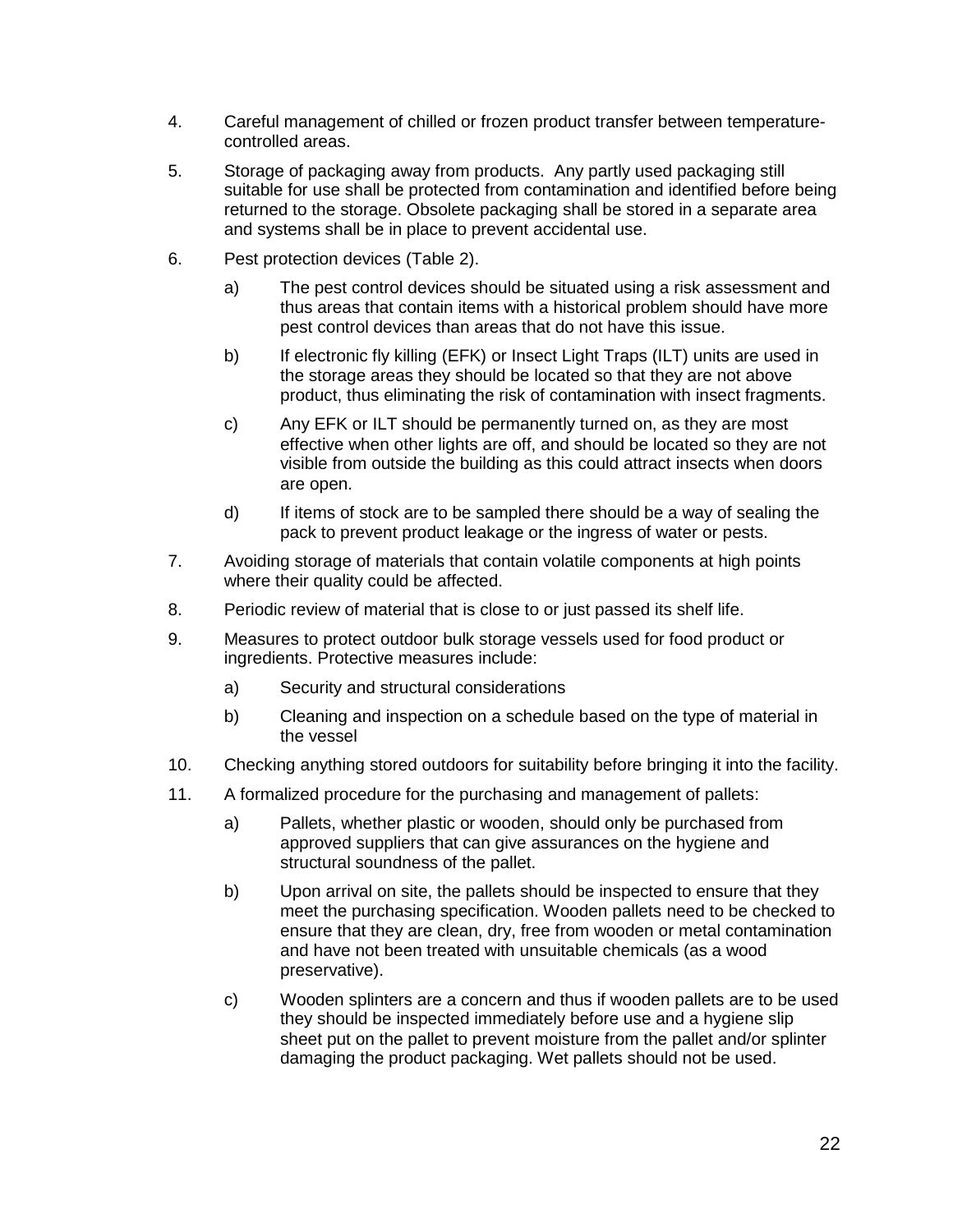- d) Plastic pallets should be inspected to ensure they are undamaged and in particular that there are no holes or cracks in the pallet posts that may contain water or other contaminants.
- e) If product is to be double-stacked, a slip sheet should also be put on the top of the lower pallet, to prevent the bottom of the top pallet contaminating the product/packaging.
- f) Storing products on pallets should allow for easy inspection and cleaning and help prevent any risk of product dampness from condensation from the floor.
- g) Employees should be made aware of the risks associated with contaminating outer packaging as any item on the outside of the bags has the risk of falling into a product hopper when that product is used.
- h) Any product that is block stacked should have sufficient inspection gaps, which should be large enough for cleaning and inspection.
- i) Pallet condition should be a part of the regular GMP audit format, checking for damage and the risk of wooden splinters created during product transfer.
- P. Dispatch and transport
	- 1. Before dispatching a product, the vehicle or container should be inspected to ensure it is suitable for food use.
	- 2. This inspection should be documented and should include: holes that can allow pests or rain to get onto the product, aroma of the container, flaking paint, door seals, presence of allergenic material, presence of non-food residues, condition of any wooden part to check for damage or insect activity, presence of any oil, grease or other liquid.
	- 3. There should be a system in place to ensure that only the designated items go into the container and that the container is suitably sealed to ensure that the material within cannot be tampered with. Suppliers should have systems in place to ensure that there is no risk of accidental or deliberate contamination during transport.
	- 4. There should be a documented vehicle breakdown or damage procedure that ensures that product is protected in these instances. This should be communicated to the transport company so that they know what to do in the event of a breakdown or damage.
	- 5. Only food items are allowed to be delivered in any container or any vehicle, they should not be mixed with non-food items.
	- 6. If pallets are to be used for final dispatch there should be suitable systems in place to ensure that these pallets are clean, dry, free from wooden or metal contamination and have not been treated with unsuitable chemicals (as a wood preservative). It is recommended that a hygiene slip of clean cardboard or plastic sheeting be used to protect the product from contamination by the pallet.
	- 7. Suppliers should take steps to prevent condensation during transportation and should use dry pack or Kraft paper, if they feel the situation requires it.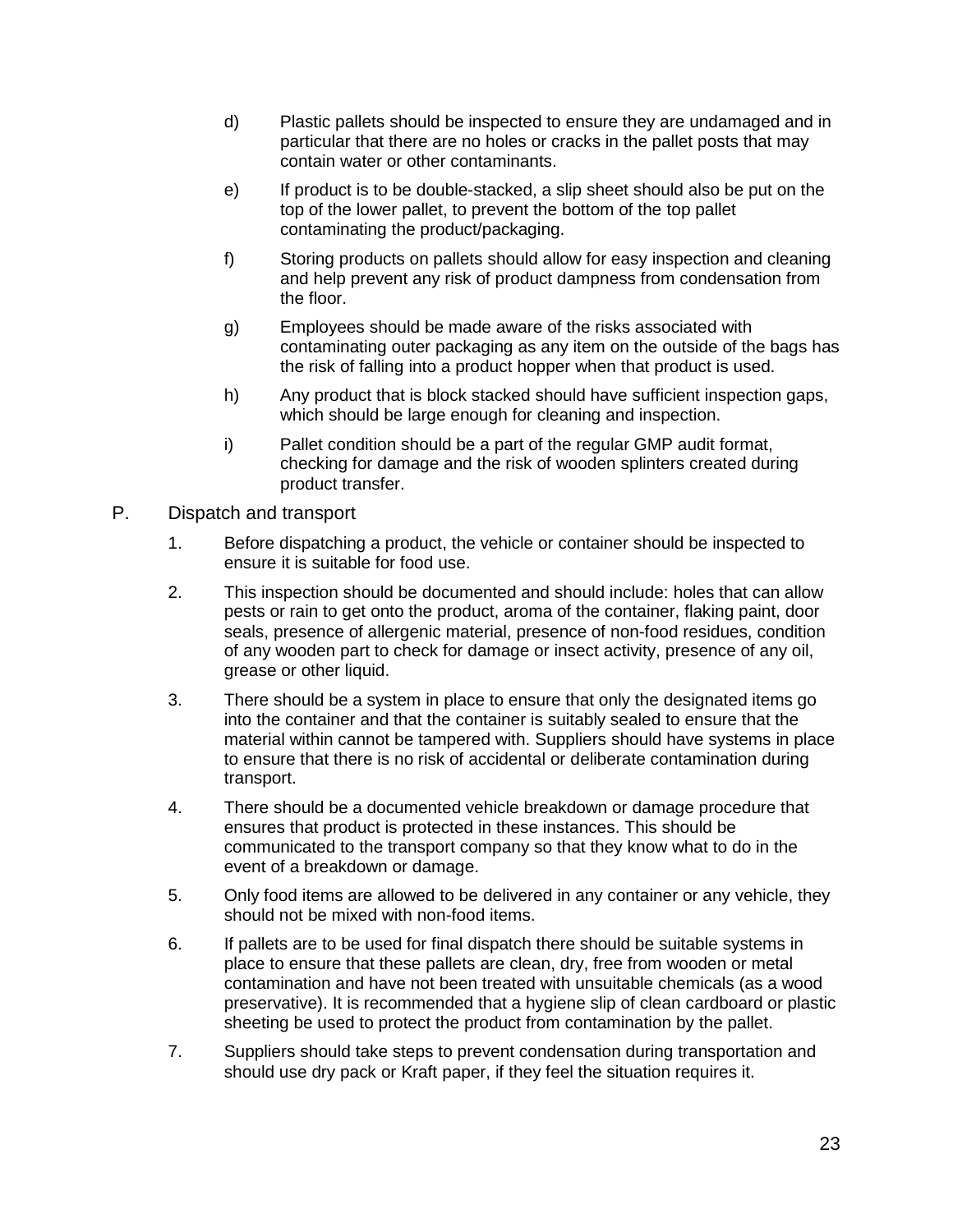- 8. Where temperature control is required, transport shall be capable of maintaining product temperature within specification with data-loggers or monitoring systems.
- 9. Maintenance and cleaning procedures shall be maintained for all vehicles and equipment used for loading/unloading.
- 10. Where third-party contractors are employed, all the requirements indicated here shall be defined in the contract and verified.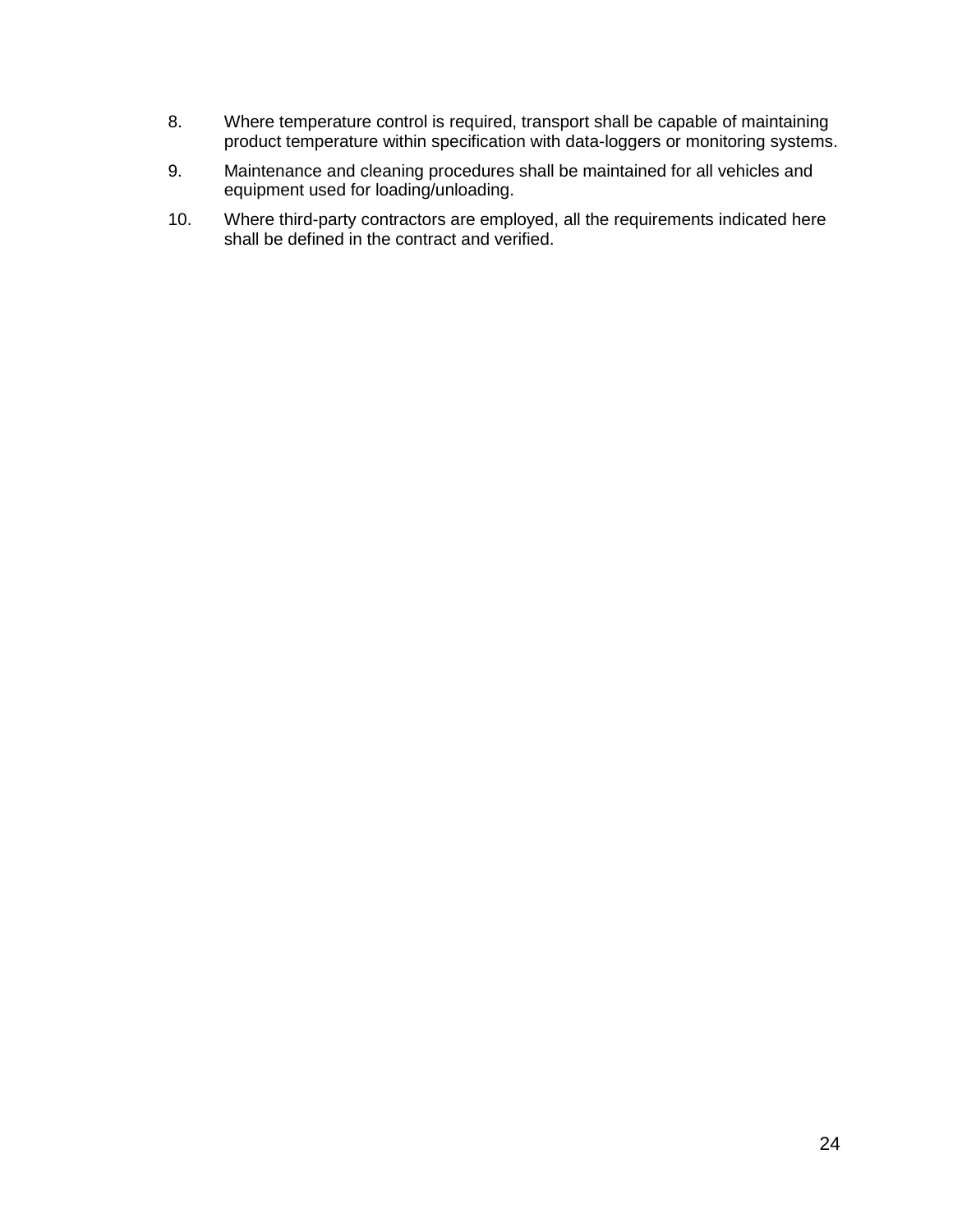# **III. Product Control**

- A. Packaging, purchase, storage and use
	- 1. When purchasing food contact packaging, the supplier shall be made aware of any particular characteristics of the food, e.g. high fat content, pH, that may affect packaging suitability.
	- 2. Food-grade certificates shall be available on site for all food-contact packaging.
	- 3. All packaging should go through a formalized QC check when it arrives on site.
	- 4. Product liners and bags for use directly with raw materials shall be appropriately colored and resistant to tearing to prevent accidental contamination.
	- 5. Only the packaging for immediate use shall be available at the packaging machines.
	- 6. Documented checks shall be carried out at product changes to ensure that packaging from the previous production have been removed from the line before changing to the next production.
	- 7. Procedures shall be in place to ensure that the products are packed into correct packaging and correctly labeled. These will be: at the start, during the run, when changing batches and at the end of each production.
	- 8. Outer packaging should be clean, hygienic and free from potential hazards such as staples, etc.
	- 9. When online vision equipment is used to check labels, procedures shall be in place to ensure the system is correctly set up and capable of alerting or rejecting the product when packaging information is out of spec.
	- 10. If packaging is stitched or sealed with a tape, the stitching or tape should be a contrasting color to the product.
	- 11. All packaging should have or receive a traceability number when it arrives on site. This number should be detailed when the packaging is used.
- B. System for stock status control
	- 1. All stock, raw materials, semi-finished products, by-products and finished products should be clearly marked with the following information
		- a) Batch identification number
		- b) Product name and/or reference number
		- c) Shelf-life or expiration details
		- d) Stock status (ie, approved, under test, rejected or restricted use)
	- 2. Stock should be used on the first in first out (FIFO) basis, but if this system is not followed there should be documented information to support this decision.
- C. Labeling

Product labeling shall comply with legal requirements and contain information to enable the safe handling, display, storage and preparation of the product.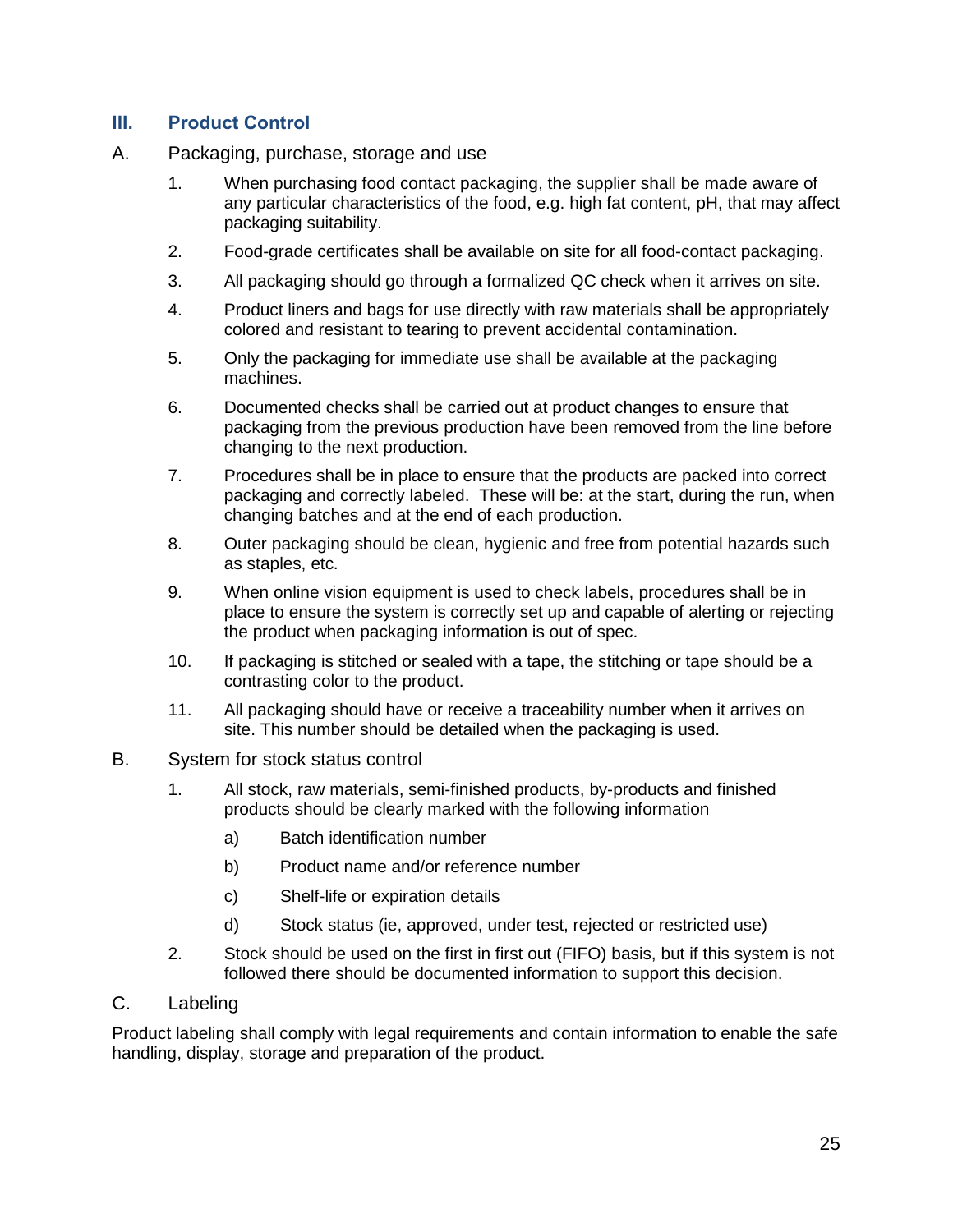- 1. Labels shall meet the legal requirements for the designated country of use, and there shall be a process to verify that ingredient and allergen labeling is correct, based on the product recipe.
- 2. Labeling information shall be reviewed whenever changes occur to the product recipe, raw materials, suppliers, legislation, or country of origin.
- 3. Where a product is designed to satisfy a consumer group, i.e. "free from", the company shall ensure that the product formulation and process is fully validated to meet the stated claim.

#### D. Allergen management

Effective allergen management minimizes the risk of allergen contamination of products and meets legal requirements for labeling in the country of sale. ASTA recommends that all of its members (and suppliers) adhere to the following guidance regarding allergen management.

- 1. Train all relevant staff to handle allergens.
- 2. Insist that suppliers maintain allergen control programs, including proper labeling of allergen-containing raw materials per appropriate country regulations.
- 3. Identify and document all allergen-containing materials, e.g. raw materials, processing aids, semi- or finished-products.
- 4. Obtain additional information from suppliers to understand the allergen status of a raw material, its ingredients, and the facility in which it is produced.
- 5. Conduct a documented risk assessment to identify routes of allergen contamination. This shall include:
	- a) Consideration of the physical state of the allergenic material (i.e., powder, liquid, particulate)
	- b) Identification of potential points of cross-contamination through the process flow
	- c) Assessment of the risk of allergen cross-contamination at each process step
	- d) Inclusion of allergen assessment in HACCP programs
- 6. Establish procedures to prevent cross-contamination into products not containing the allergen. This may include:
	- a) Physical or time segregation from allergen-containing materials being stored, processed or packed
	- b) Use of separate or additional protective over clothing when handling allergenic materials
	- c) Use of dedicated equipment and utensils for processing
	- d) Scheduling of production to reduce changeovers from products containing an allergen to products not containing the allergen
	- e) Systems/traffic patterns that restrict the movement of airborne dust containing allergenic material
	- f) Avoiding introduction of allergens into a system that cannot be wet cleaned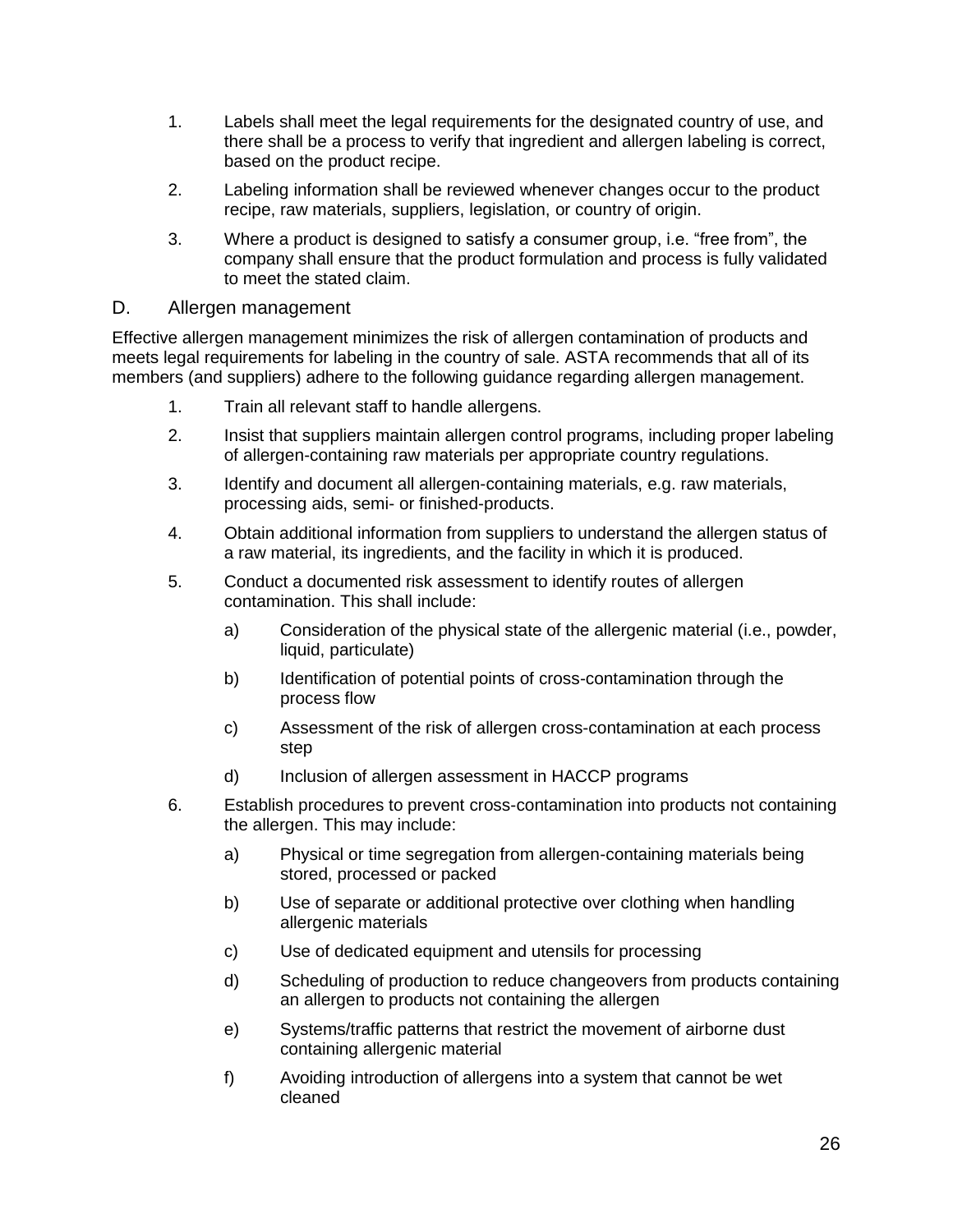- g) Waste handling and spillage controls
- 7. When allergen cross-contamination cannot be prevented, include a warning on the label per national guidelines or codes of practice, e.g., "may contain" labeling.
- 8. Where a claim is made regarding the suitability of a food for individuals with allergies or food sensitivities, conduct and document a validation of the production process that supports the stated claim.
- 9. Design equipment and area cleaning procedures to remove or reduce to acceptable levels any potential cross-contamination by allergens.
	- a) Validate and routinely verify cleaning methods to ensure they are effective
	- b) Cleaning equipment used to clean allergenic materials shall either be designated specifically for allergen use, single use, or effectively cleaned after use.
- 10. If re-work operations are carried out, the same principles and procedures apply.
- 11. Additional information:
	- a) ASTA (American Spice Trade Association). 2006. HAACP Guide for Spices and Seasonings.
	- *b)* Food Allergen Labeling and Consumer Protection Act of 2004. [http://www.fda.gov/Food/GuidanceRegulation/GuidanceDocumentsRegul](http://www.fda.gov/Food/GuidanceRegulation/GuidanceDocumentsRegulatoryInformation/Allergens/ucm106187.htm) [atoryInformation/Allergens/ucm106187.htm](http://www.fda.gov/Food/GuidanceRegulation/GuidanceDocumentsRegulatoryInformation/Allergens/ucm106187.htm)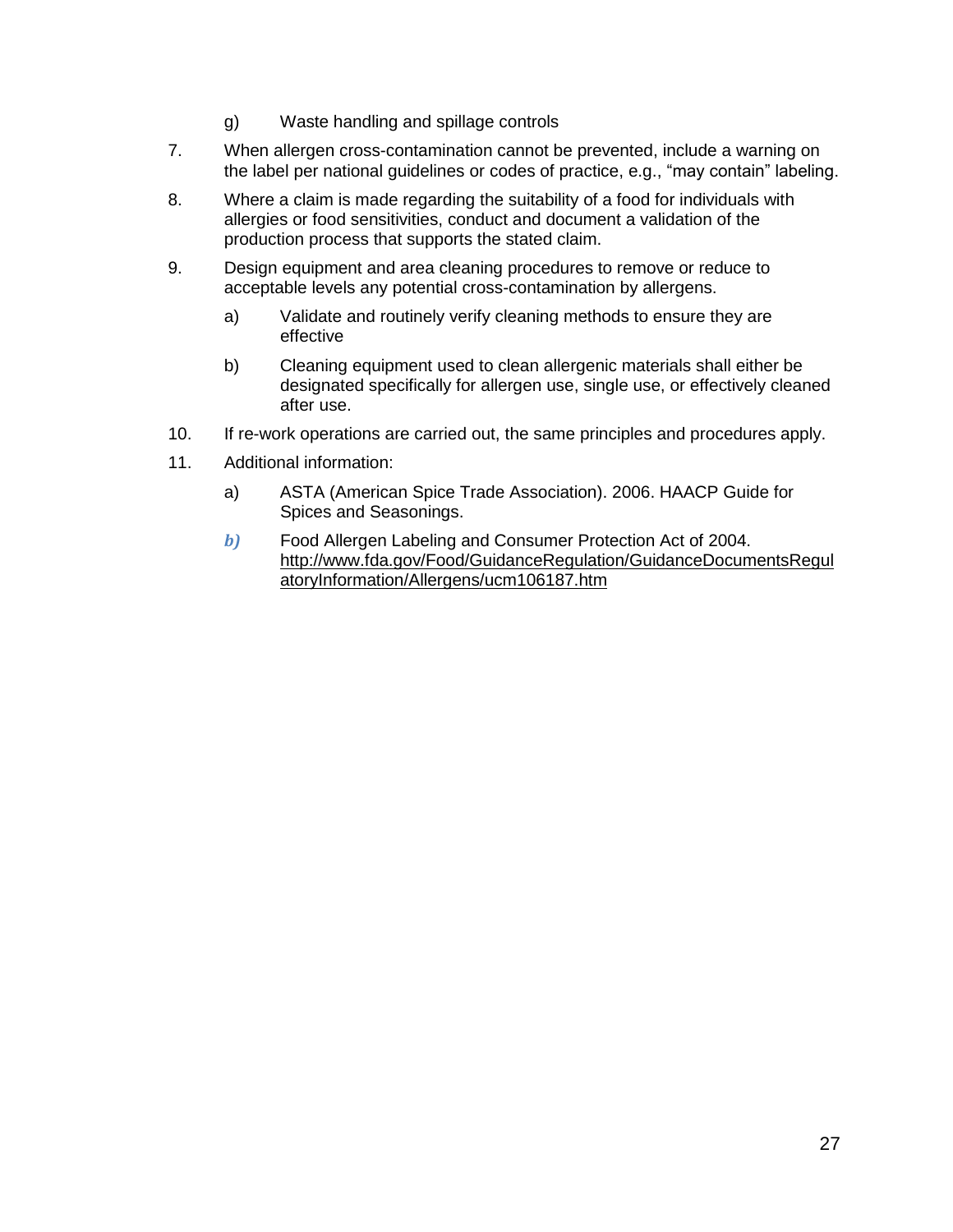# **IV. Personal Hygiene and Pathogen Control**

Personal hygiene and pathogen control standards must be adopted by all personnel, including management, contractors, and visitors to the production facility. ASTA recommends that all of its members, their suppliers, and personnel follow the GMPs below to help ensure cleanliness and safety of spice products.

- A. Uniforms and protective clothing
	- 1. Communicate the rules regarding use of protective clothing, emphasizing the fact that protective clothing is used to protect the product from the employee, thus eliminating a potential source of contamination.
	- 2. Ensure protective clothing is food grade and clean (at the beginning of the shift), with no potential to contaminate the product.
	- 3. Keep protective clothing reasonably clean during the shift.
	- 4. Do not wear protective clothing with pockets above the waist.
	- 5. Buttons are a potential contamination risk, thus snaps or Velcro is preferred.
	- 6. Use an approved contracted or in-house laundry for laundering of protective clothing. The laundry must use unscented detergent and must ensure:
		- a) Effectiveness of the laundering process
		- b) Segregation between dirty and clean clothes
		- c) Commercial sterilization where appropriate (e.g., for high-risk areas)
		- d) Protection of clean clothes from contamination (e.g., by dirty uniforms) before use
	- 7. Change protective clothing at an established frequency, based on risk.
	- 8. Clean and sanitize personal protective clothing that is not suitable for laundering (e.g., chain mail, gloves, aprons) at an established frequency based on risk.
	- 9. Consideration should be given to color-coding protective clothing between areas of different risks or operator function, to facilitate easier management of the employee's activity.
- B. Gloves and hand coverings
	- 1. Adhere to guidance in Table 3, which summarizes GMPs regarding use, storage, and replacement of single- and multi-use gloves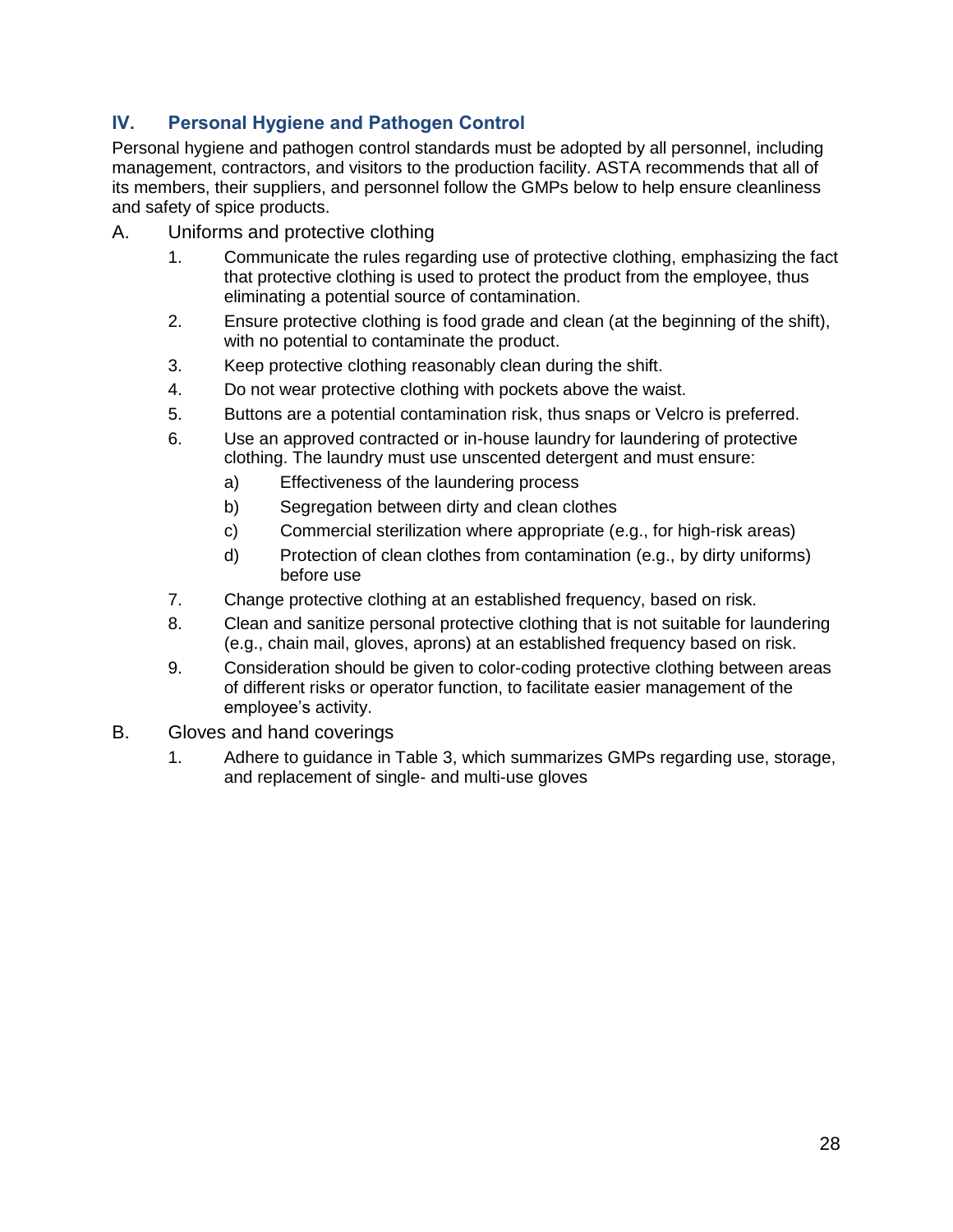Table 3. Glove Use, Storage and Replacement Requirement

| Requirement                                                   | Single<br>Use<br>(SUDG) | Multi-Use,<br>Food<br>Contact | Multi-Use,<br>Non-Food<br>Contact |
|---------------------------------------------------------------|-------------------------|-------------------------------|-----------------------------------|
| Made of impermeable material (non-latex)                      | Yes                     | Yes                           | Yes                               |
| Kept clean and sanitary at all times                          | Yes                     | Yes                           | Yes                               |
| Worn over clean hands                                         | Yes                     | Yes                           | Yes                               |
| Disposed of before going to break/restroom                    | Yes                     | <b>No</b>                     | <b>No</b>                         |
| Properly stored before going to break/restroom                | <b>No</b>               | <b>Yes</b>                    | Yes                               |
| Cleaned with soap/water/sanitizer (non-cloth)                 | <b>No</b>               | Yes                           | Yes                               |
| Laundered (cloth only)                                        | <b>No</b>               | Yes                           | <b>Yes</b>                        |
| Stored under sanitary conditions                              | Yes                     | Yes                           | Yes                               |
| Inspected periodically during use, checking for<br>rips/holes | Yes                     | Yes                           | Yes                               |

- C. Footwear
	- 1. Dedicated footwear shall be provided to be worn in the high-risk areas with an effective system to segregate areas for wearing high-risk and other footwear, i.e., a barrier or bench system.
	- 2. Where an operation includes a high-care area, dedicated footwear shall not be worn outside the factory.
	- 3. Footwear shall be removed and kept in the personnel entrance during the use of toilets.
	- 4. Footwear shall be designed for easy cleaning.
	- 5. Environmental monitoring shall be established to assess the effectiveness of footwear sanitation controls.
- D. Hair and jewelry
	- 1. Prohibit watches, jewelry (with the exception of a plain wedding band), false eyelashes, false fingernails, nail polish, and loose items that may fall into the product in the plant.
	- 2. Use hairnets and beard-nets to contain all hair at all times in the plant.
	- 3. For employees and visitors that cannot remove or will not remove jewelry for physical or religious beliefs, set up a system of monitoring the item into and out of production on a daily basis. Visitor's rings can be managed by using foodgrade gloves.
- E. Hand cleanliness
	- 1. Prohibit smoking, eating, and drinking in the production facility.
	- 2. Educate the employees and visitors of the increased danger of product contamination when touching the face, wiping the forehead, or placing fingers in the mouth, nose or ears.
	- 3. Keep fingernails clean and properly trimmed.
	- 4. Advise all employees and visitors regarding hand washing station locations and hand washing protocols.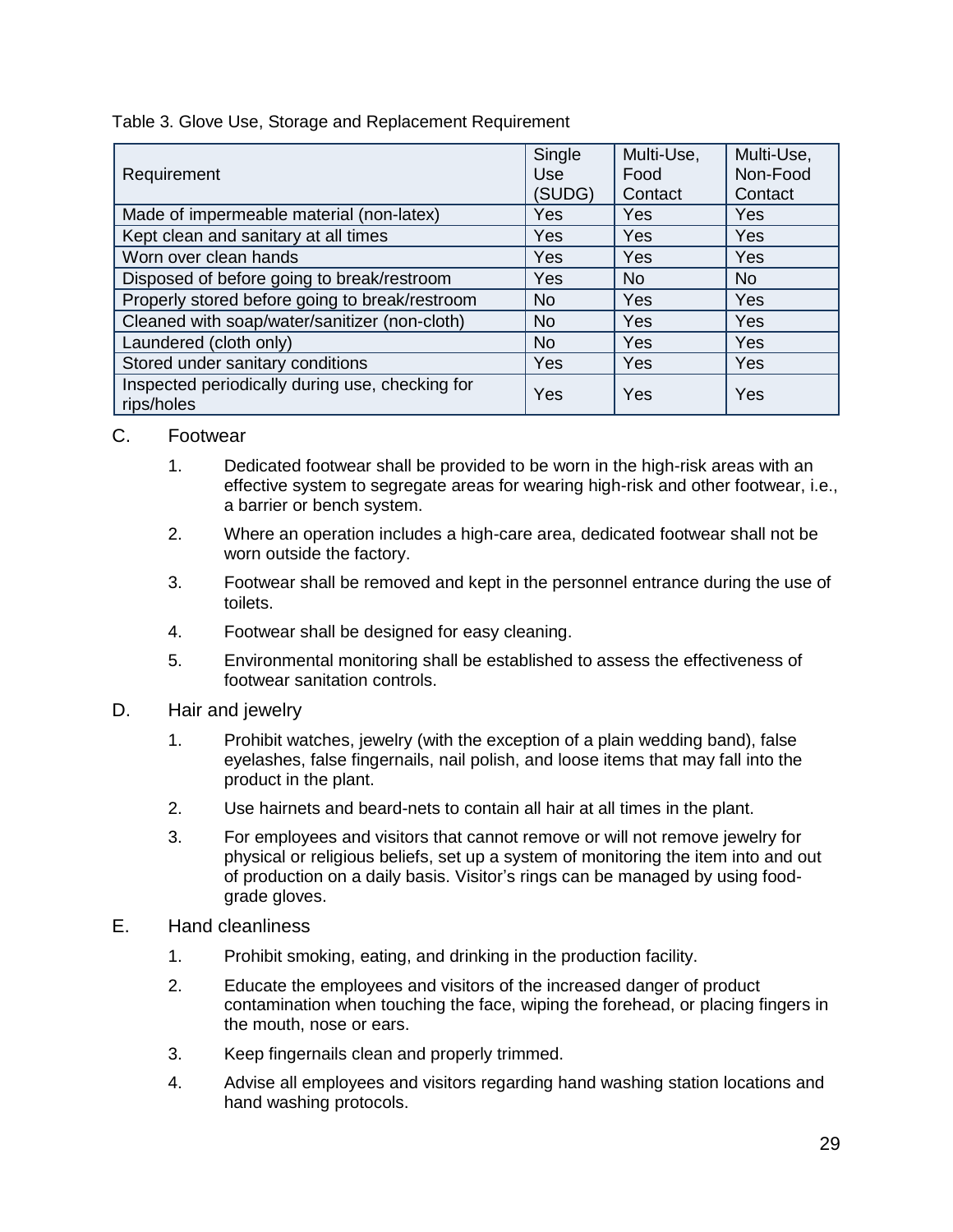- 5. Wash hands at the entrance of the plant, and at frequent intervals.
- 6. For high-care areas, consider secondary hand cleaning using alcohol sanitizers.
- 7. Recommend the following hand washing method:
	- a) Rinse hands with warm water.
	- b) Apply soap compound to fully cover hands.
	- c) Rub hands to obtain proper dispersion of soap and allow 20 seconds contact time of soap on hands.
	- d) Rinse with warm water.
	- e) Dry thoroughly with paper towel or air dryer; bacteria and particles are most likely to stick to wet surfaces.
- F. Illness and injury
	- 1. Prohibit any person who is affected with, has been exposed to, or is a carrier of communicable disease (in the past 10 days) from entering the production environment.
	- 2. Set up procedures to ensure that no one with open sores, infected wounds, or other potential sources of microbiological contamination has access to any work area.
	- 3. Set up procedures so that employees report any communicable disease to ensure that food safety is maintained at all times. Consideration should be given to relocating the employee to non-food activities, thus supporting the reporting program.
	- 4. Once reported all employees should be released by a doctor before they recommence work.
	- 5. Cover all cuts and grazes on exposed skin by a blue plaster, which is metaldetectable. Gloves may also be used.
	- 6. The effectiveness of the metal detection of the plasters should be verified when each batch is delivered.
	- 7. If in exceptional circumstances non-metal detectable dressings are used their presence and condition should be recorded at the start and end of each shift.
- G. Visitor controls
	- 1. There should be a formalized system for the management of all visitors to site.
	- 2. Each visitor should be informed of the food safety and quality requirements associated with their visit and should sign to verify their health condition.
	- 3. All visitors must, as a minimum, follow the same procedures as any employee.
	- 4. If visitors, auditors, etc. wish to take any item into the production or storage areas, these items should have a documented procedure that verify their condition before and after visiting, to ensure that no contamination has occurred.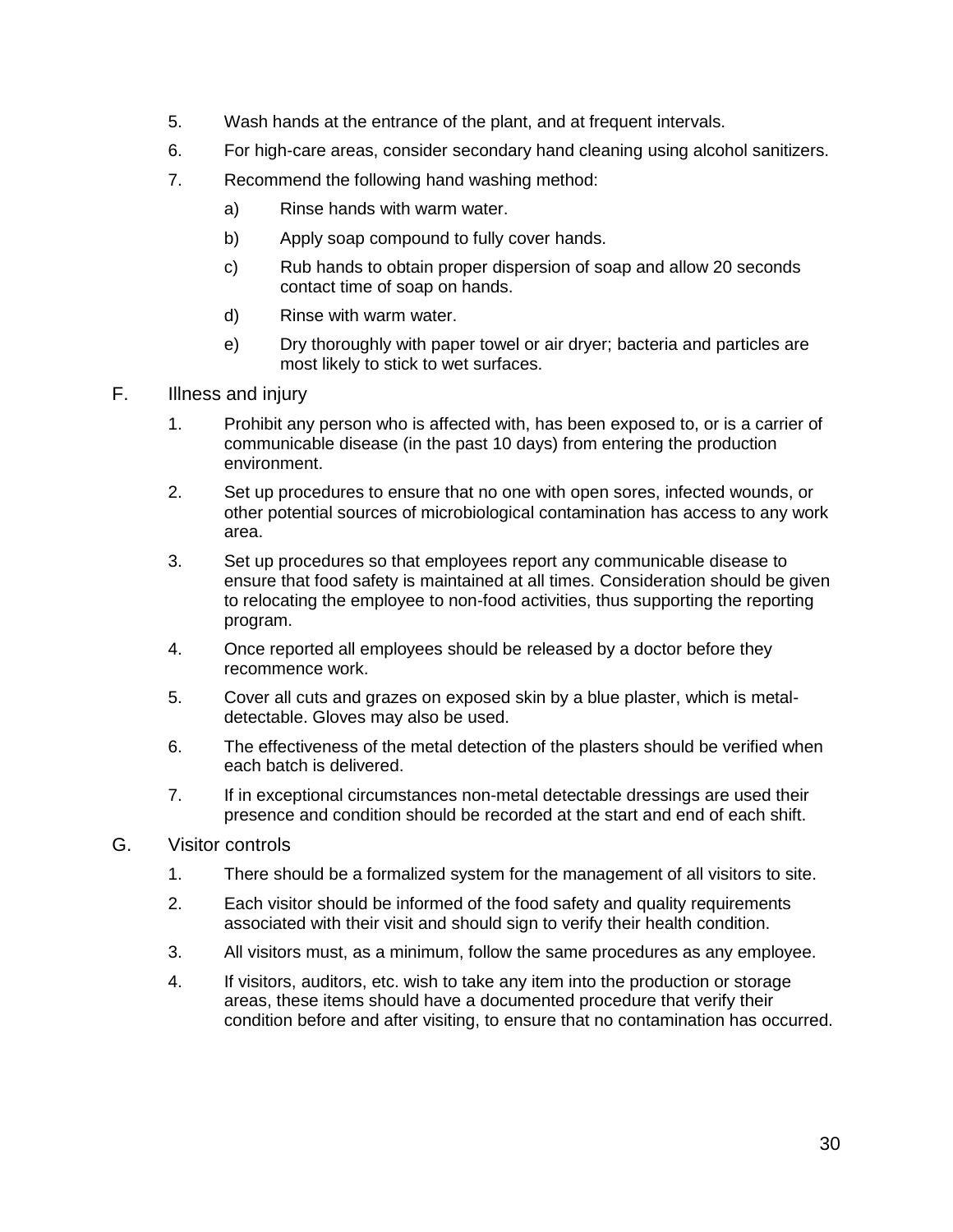# **V. Food Safety and Quality Management System**

#### A. Internal GMP auditing

A robust internal auditing system is one of the best tools available to ensure that safe, legal, and good-quality spices are manufactured. Company employees know where systems need improvment and should be encouraged to identify failings in the company's systems so that alternatives can be established. A GMP audit covers both food safety and quality, with a focus on the manufacturing environment. A good GMP auditing program ensures that the facility is operated in accordance with GMPs on a day-to-day basis. ASTA recommends that all of its members adhere to the following guidelines for internal GMP auditing.

- 1. Perform GMP audits according to a designated schedule and with a formalized output and corrective action system.
- 2. Incorporate all prerequisite programs as well as standard operating procedures into the GMP auditing program.
- 3. Audit one department at a time (Table 4) rather than the whole facility at once.
- 4. At a minimum, include the following attributes within the scope of the audit:
	- a) Pest control and proofing
	- b) Fabric of the building
	- c) Glass management
	- d) Personal practices and operating methods
	- e) Tool condition, design and control
	- f) Equipment condition and maintenance
	- g) Product control, labeling and storage
	- h) Facility cleaning
	- i) Allergen control
	- j) Process control and record keeping
	- k) Services, water, air, etc. and their food safety risk
	- l) Packaging storage and use
- 5. Use a numerical (rather than yes/no) scoring system to allow an accurate assessment and show degree of change from the last audit.
- 6. Develop a set of words for each score (specific to each audit point; e.g., "all doors and windows closed, screens in place and undamaged") to give the auditor a guide on how to score an audit point.
- 7. Review the output from GMP audits carefully, perform root cause analysis, and allocate resources for corrective action where needed.
- 8. Ensure that all audits are conducted by trained personnel, who are independent of the area being audited.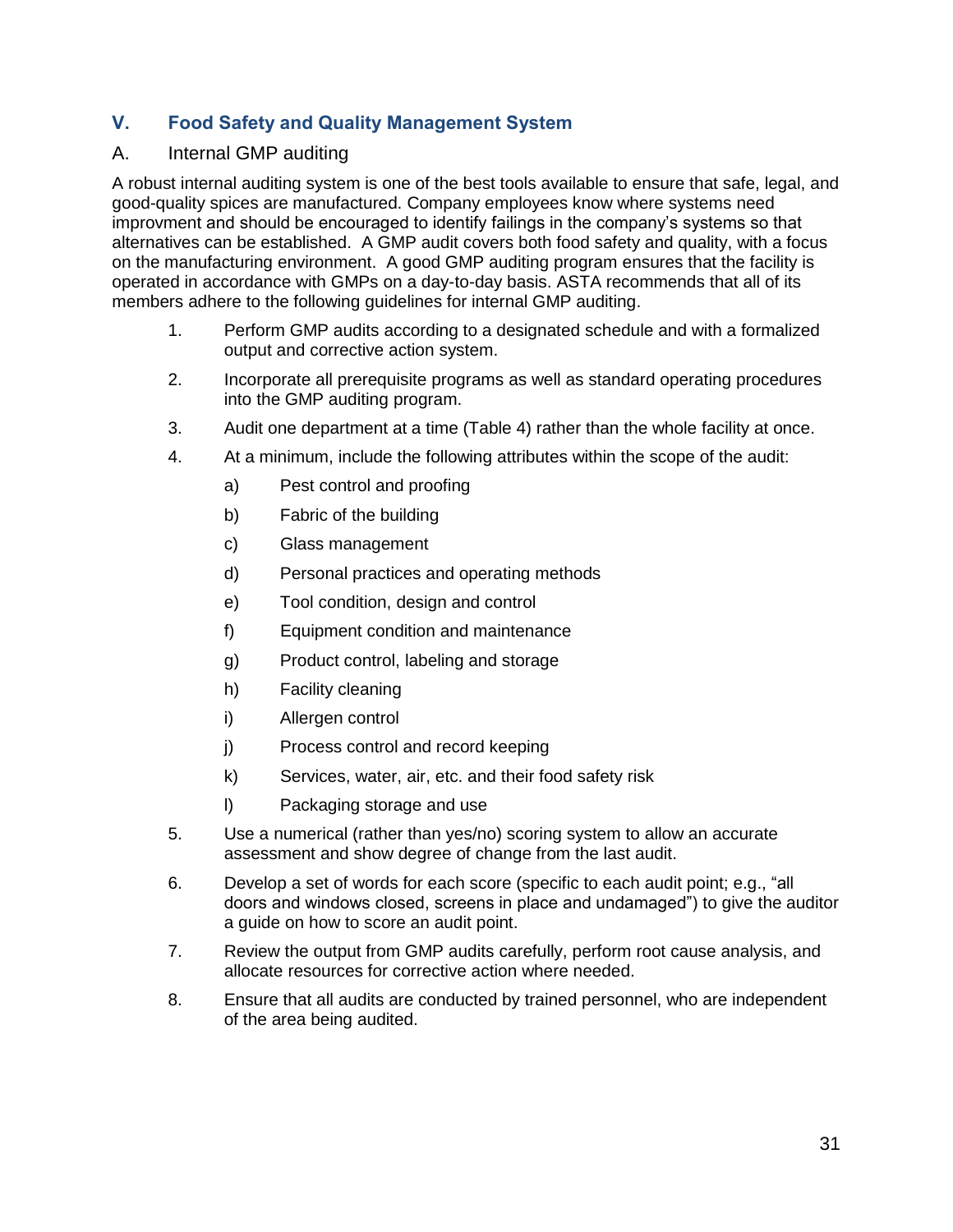#### Table 4. Sample audit staging

| Audit stage | Area                                                                  |
|-------------|-----------------------------------------------------------------------|
|             | Building exterior and land                                            |
| 2           | Raw material and finished product storage                             |
| 3           | Primary cleaning department                                           |
| 4           | Milling or blending department                                        |
| 5           | Laboratory, locker rooms, facility entrance and other ancillary areas |

# B. Control of non-conforming product

All out-of-specification products must be clearly identified, labeled, and quarantined to prevent unauthorized release. ASTA recommends that all of its members, and their suppliers, adhere to the following guidelines for control of non-conforming product.

- 1. Specific individuals should be responsible for decisions pertinent to nonconformance, release, rework, or destruction of product.
- 2. Products that are reported as non-conforming as a result of quality control activities, production, customer complaints, or external audits should be designated as "on-hold" and documented.
- 3. Clearly label and isolate "on hold" products so that they are not accidentally released.
- 4. Products should only be released after necessary controls are made and specification limits are achieved.
- 5. Inform brand owner if applicable.
- 6. Initiate corrective action in response to customer complaints.
- 7. If non-conformance does not affect the use or safety of the product, then corrective action completes the response.
- 8. If non-conformance affects the safety of the product, recall is initiated with management approval.
- 9. Until the recall is completed, products from the same lot cannot be shipped and must be quarantined.
- 10. Determine the corrective action required to eliminate non-conformance of future product, i.e., through re-work or other means. Upon completion, re-check the quality of the product to ensure the elimination of the non-conformance and seek approval for shipment.
- 11. Document any destruction/disposal of non-conforming product.
- 12. Where customer-branded products not meeting specifications are sold to staff or passed on to charities, this shall be with the prior consent of the brand owner, and shall be fit for consumption, meeting the legal requirements.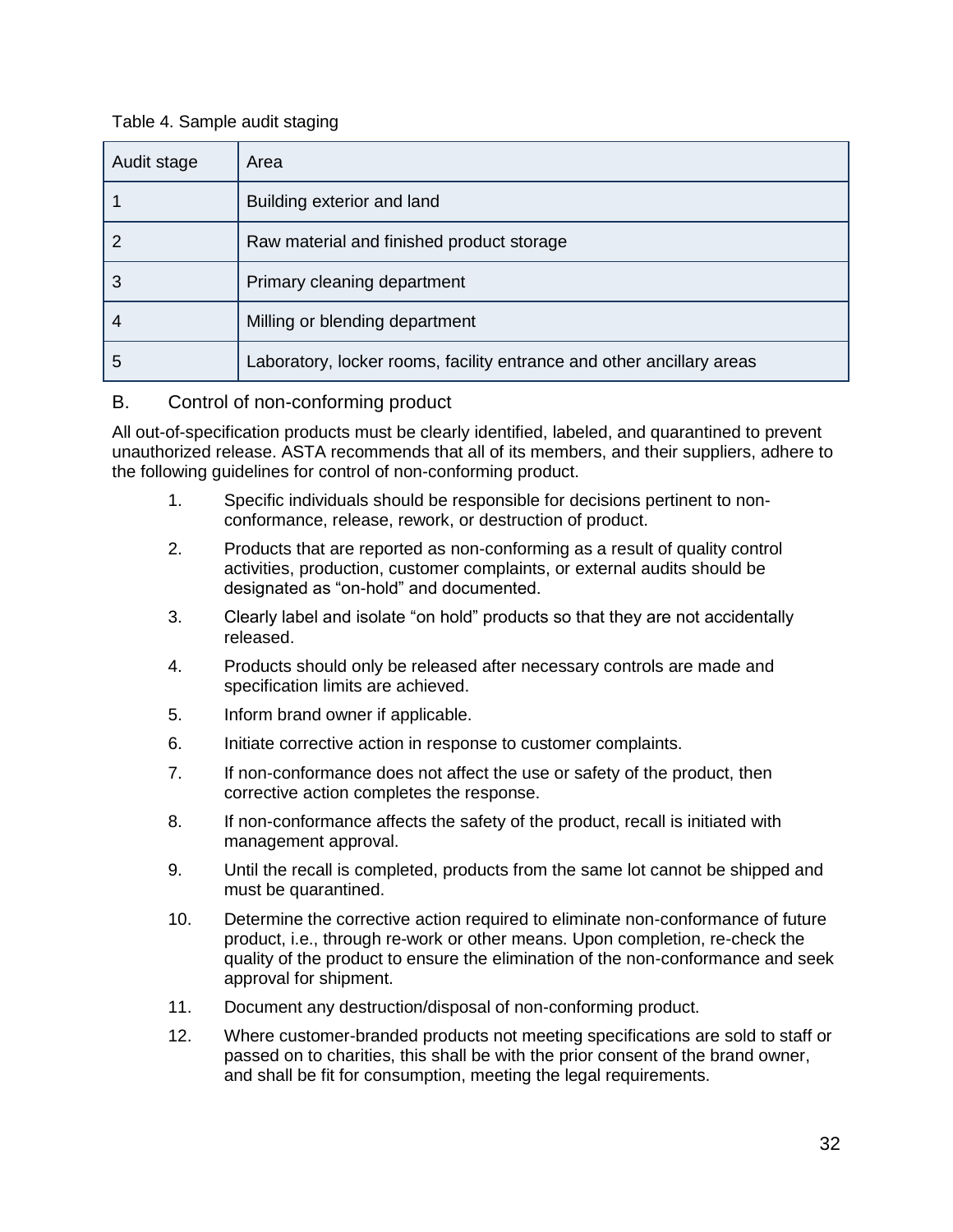# **VI. Useful Links**

International Organization of Spice Trade Associations, Good Agricultural Practice guide: <http://www.astaspice.org/about-asta/leadership/iosta/>

General Principles of Food Hygiene, Composition and Labeling (CODEX document): [http://www.inspection.gc.ca/food/non-federally-registered/safe-food-productio](http://www.inspection.gc.ca/food/non-federally-registered/safe-food-producti)n/generalprinciples/eng/1352919343654/1352920880237

Food Safety Practices Guidance For Spice Manufacturers: [http://www.inspection.gc.ca/food/safe-food-production-systems/haccp-generic-m](http://www.inspection.gc.ca/food/safe-food-production-systems/haccp-generic-)odels-andguidance-documents/guidance- spices/eng/1366340448103/1366340494598

Guide on equipment hygienic design -<http://edis.ifas.ufl.edu/fs119>

Guide on food safety, pest control -

[http://www.aibonline.org/aibOnline\\_/www.aibonline.org/Standards/2013FoodSafet](http://www.aibonline.org/aibOnline_/www.aibonline.org/Standards/2013FoodSafe)y\_web\_ENG. pdf

Guide on food contact packaging:

http://www.aibonline.org/aibOnline\_/www.aibonline.org/Standards/2013FoodContactPackaging web Eng.pdf

The American Spice Trade Association (ASTA) is committed to assisting companies in the spice trade, regulators, and the public in assuring an adequate supply of clean, safe spices. This Guide is intended to serve as a resource for anyone with an interest in the spice trade. For companies in the spice trade, this Guide may assist you in providing clean, safe spices to your customers, including food manufacturers and the public. For members of the spice trade, we encourage you to use this guide together with other sources of information to develop and implement your programs to assure that the spices you sell are clean and safe. ASTA is not responsible for either the use or nonuse of this Guide and the information in it, or any actions or failure to act by anyone using this Guide. It is each individual's responsibility to verify the information in this Guide before acting on it, and to comply with all relevant federal, state, and local laws, regulations, and ordinances. We urge you to consult with appropriate experts regarding circumstances relevant to clean, safe spices.